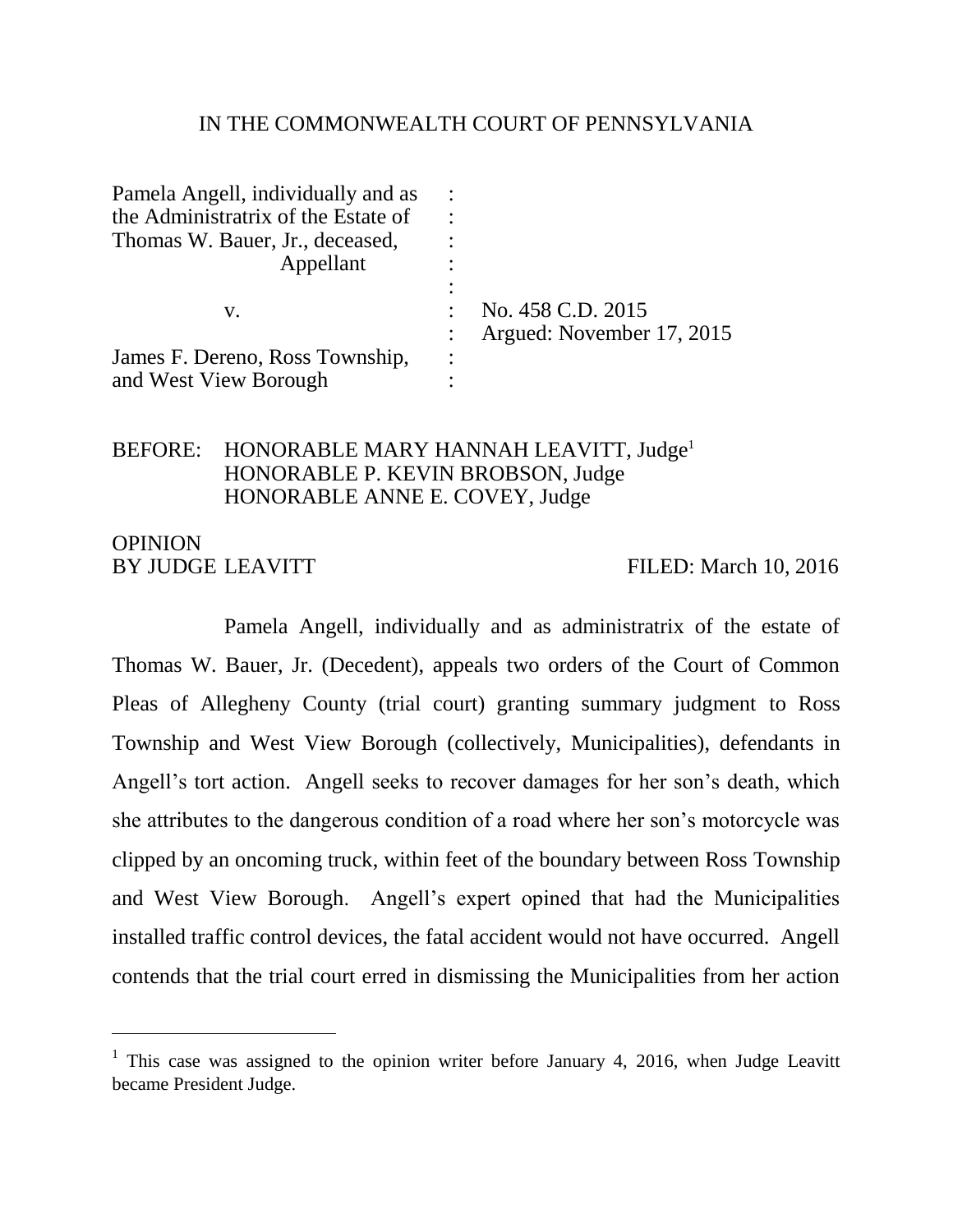by finding facts that were for a jury to decide and by not giving her expert's report and deposition evidence any probative value. For the reasons that follow, we reverse both orders.

#### **Background**

The accident occurred on Bellevue Avenue, a narrow two-lane, twoway road without shoulders or a center line marking. Bellevue Avenue runs through a residential neighborhood, and the Municipalities permit parking on one side of the road, which further narrows the room for passing vehicles.<sup>2</sup> Bellevue Avenue, which runs north and south, meets Schwitter Avenue in a T-shaped intersection. The boundary line between the Municipalities bisects Bellevue Avenue in the middle of the crossing with Schwitter Avenue. Bellevue north of the intersection lies in Ross Township, and Bellevue south of the intersection lies in West View Borough.

The intersection of Schwitter Avenue and Bellevue Avenue is located at the top of a hill. After crossing the boundary from West View Borough to Ross Township, Bellevue immediately descends a steep hill. Vehicles traveling in either direction on Bellevue cannot see oncoming vehicles until they reach the crest of the hill at the intersection with Schwitter, where both roads are level.

On May 9, 2011, in mid-day, Decedent was heading down the hill on Bellevue on his motorcycle. At the same time, James F. Dereno was heading up the hill in his pickup truck. Just below the intersection of Bellevue and Schwitter, in Ross Township, Decedent collided with Dereno. Dereno's left front bumper hit Decedent's motorcycle, doing minor damage to Dereno's truck. However, the

 $2^2$  The speed limit is 25 mph.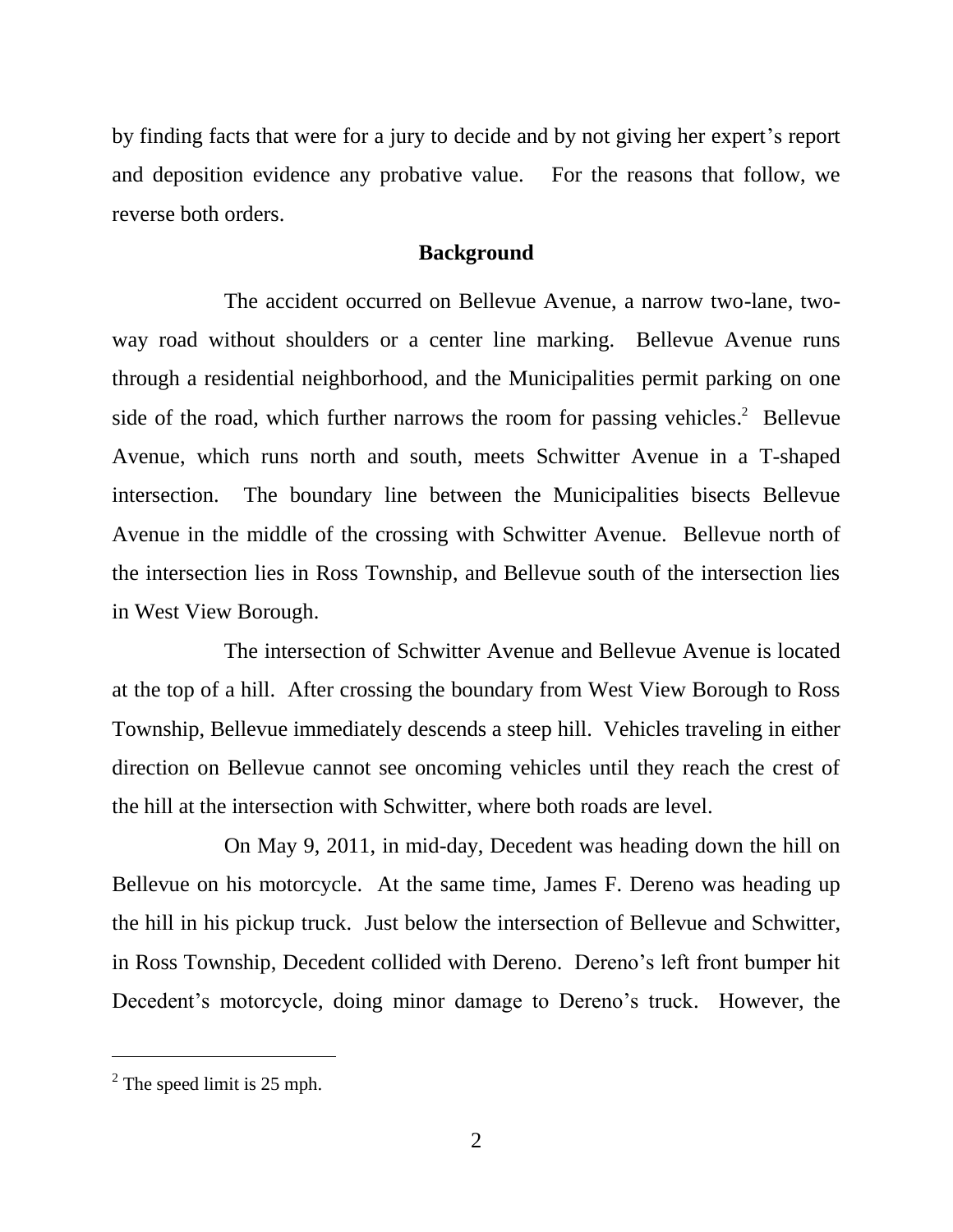force of the impact was enough to cause Decedent's motorcycle to fly over the guardrail on the east side of Bellevue and land at the bottom of the steep embankment protected by the guardrail. Decedent was 19 years old.

Angell filed a wrongful death and survival action against Dereno, Ross Township and West View Borough. Her complaint alleged that Dereno "negligently travel[ed] in the Decedent's lane or the middle of the road so as to cause the collision with the Decedent." First Amended Complaint, ¶18(a); Reproduced Record at 29a (R.R. \_\_\_). Her complaint also alleged that the fatal accident was the direct, legal and proximate result of the Municipalities' negligence:

- a. In failing to properly design, maintain, supervise and control Bellevue Avenue;
- b. In allowing parking on the side(s) of Bellevue Avenue (particularly the south bound side), thus turning the twoway Avenue into a single lane; and
- c. In failing to place signs or otherwise warn the public, such as the Plaintiff Decedent, of the dangerous Avenue condition; and
- d. In failing to correct the dangerous condition in a reasonable time when it could be charged with actual notice or could reasonably be charge[d] with notice of the dangerous condition.

First Amended Complaint, ¶¶25, 32; R.R. 32a, 34a. The alleged dangerous condition consisted of the narrowness of Bellevue Avenue and the limited sight distance caused by the hill. First Amended Complaint, ¶¶13-14; R.R. 28a.

The complaint asserted that Angell's claim against the Municipalities fell within the "streets" exception to governmental immunity found in a chapter of the Judicial Code that is commonly referred to as the Political Subdivision Tort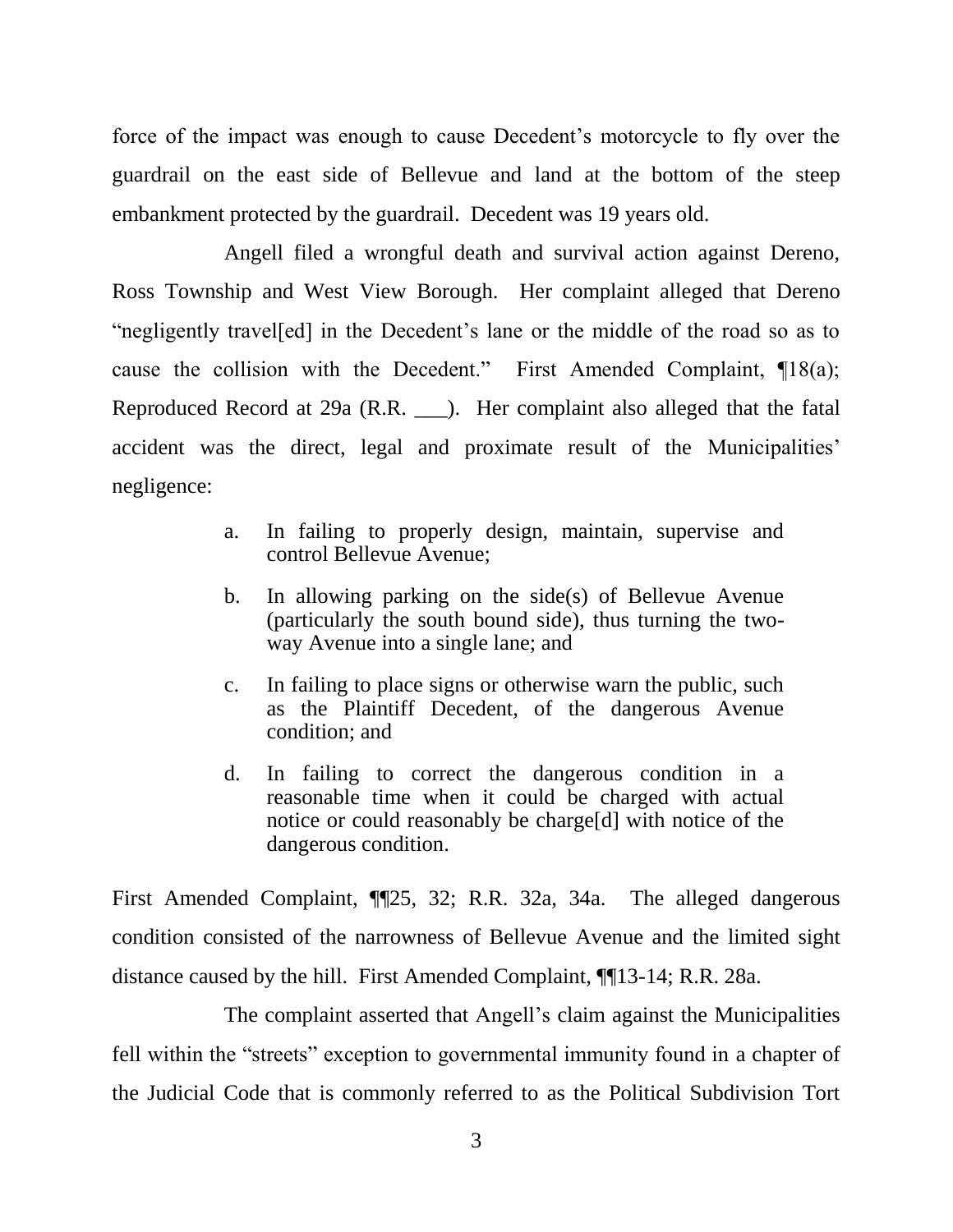Claims Act (Tort Claims Act), 42 Pa. C.S. §8542(b)(6). Section 8542(b)(6)(i) provides that a local agency may be liable for a "dangerous condition of streets owned by the local agency ...."  $42$  Pa. C.S.  $\S 8542(b)(6)(i)$ .

All the defendants filed answers denying liability, and the parties engaged in discovery. At his deposition, Dereno testified that he lives on Bellevue Avenue in West View Borough and has driven on that road "at least two, three times a day seven days a week … since July of '07." R.R. 262a. Dereno testified that Bellevue is dangerous because of the limited sight distance caused by the hill and the narrowness of the roadway. He testified that he slows down when heading up Bellevue towards the intersection because people turning from Schwitter cannot see oncoming vehicles on Bellevue. He acknowledged telling police on the day of the accident that he had been moving towards the center of the road. He did so to avoid vehicles that are often parked on the west side of Bellevue, in both Municipalities, and cannot be seen because of the limited sight distance. As it happened, there were no cars parked on his side of Bellevue that day. Dereno could not be sure he was in his own lane at the moment of collision because there are no lane markings. Dereno believed that a stop sign on Bellevue at the top of the hill on the West View side of the boundary would have made a difference because it "would make people stop and actually look and [give] the other person time to get to the crest" on the Ross Township side. R.R. 256a.

Angell also lives on Bellevue Avenue, as did her son before his death.<sup>3</sup> She testified that Bellevue is dangerous at its intersection with Schwitter. Angell described the road as a "perfect storm" for an accident because of "the

<sup>&</sup>lt;sup>3</sup> At the time of the accident, Decedent resided with his mother at 111 Bellevue Avenue and Dereno resided at 113 Bellevue Avenue.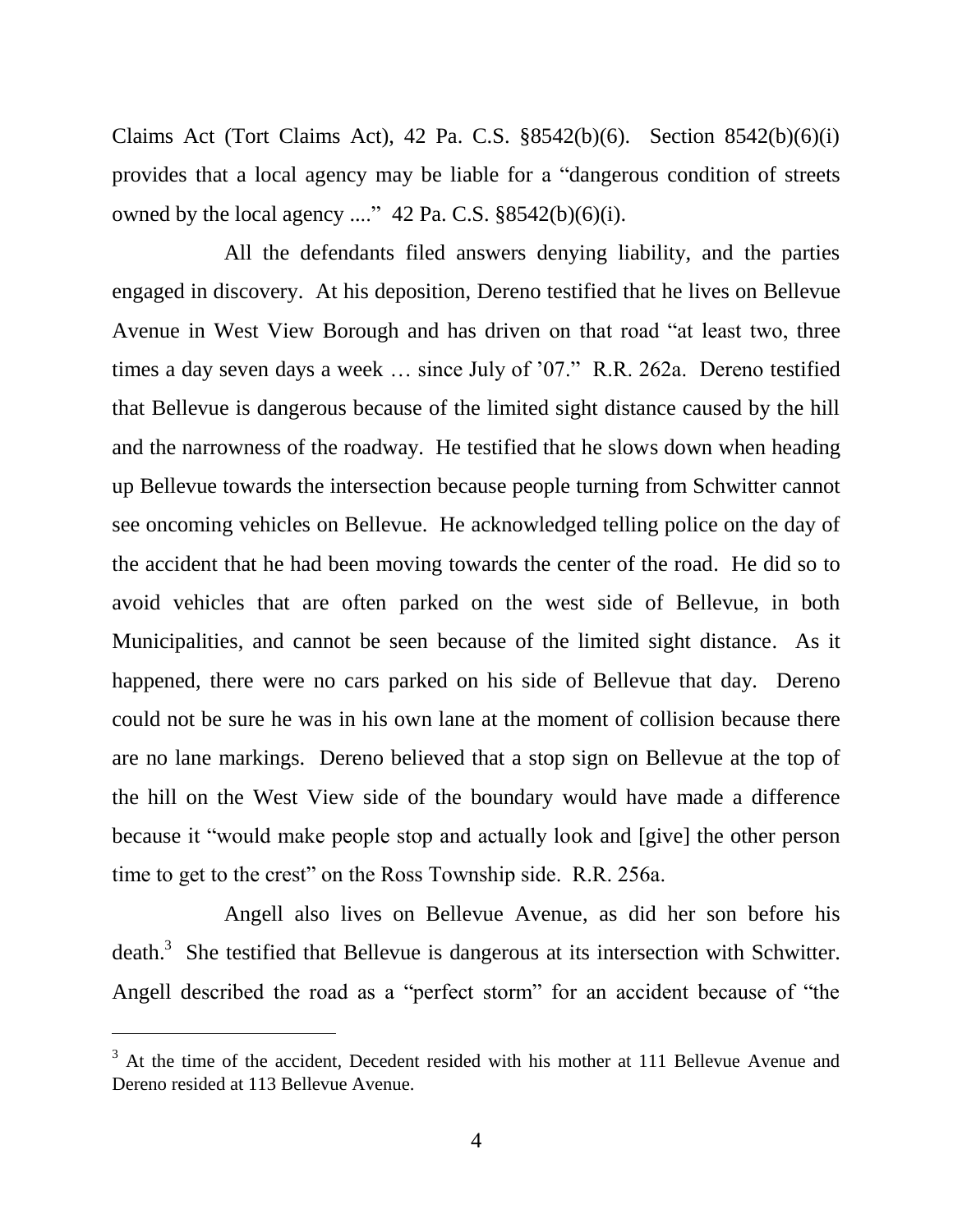slope, the blindness, the narrowness." R.R. 265a. She had warned Decedent, who lived with her, about the danger. Angell did not know whether cars had been parked on Bellevue Avenue at the time of the accident.

Angell secured affidavits from neighbors Antonia Mahon, Tod Morrow, Wayne Kennelly and Barbara Kennelly. All described seeing officers from both Municipalities patrolling the intersection of Bellevue and Schwitter before the fatal accident. Mahon attested that prior to the accident, she personally tried to get West View to install a stop sign on Bellevue at the top of the hill before it crossed Schwitter. Barbara Kennelly attested that she has witnessed several vehicle accidents at the Schwitter and Bellevue intersection. Prior to the fatal accident, she complained to West View about the dangers posed by the hill on Bellevue and its intersection with Schwitter. After the fatal accident, both Municipalities installed warning signs on opposite sides of Bellevue stating "Danger Blind Hill Slow."

The Municipalities filed separate motions for summary judgment. Both argued that Angell's evidence did not show that they had been negligent with respect to a dangerous condition of the street or that their alleged negligence caused the accident. On April 8, 2014, the trial court denied both motions.

On November 24, 2014, Angell secured an expert report from Ronald W. Eck, P.E., Ph.D. Angell's Brief, Appendix F. Dr. Eck studied the circumstances of the accident and the conditions on Bellevue Avenue. Dr. Eck reviewed the pleadings in this case; traffic speed and volume data collected in October 2014 by David E. Wooster and Associates, Inc.; and relevant street engineering literature. Relying upon several treatises, Dr. Eck determined that Bellevue Avenue needed a minimum width of 22 to 28 feet. Dr. Eck measured

5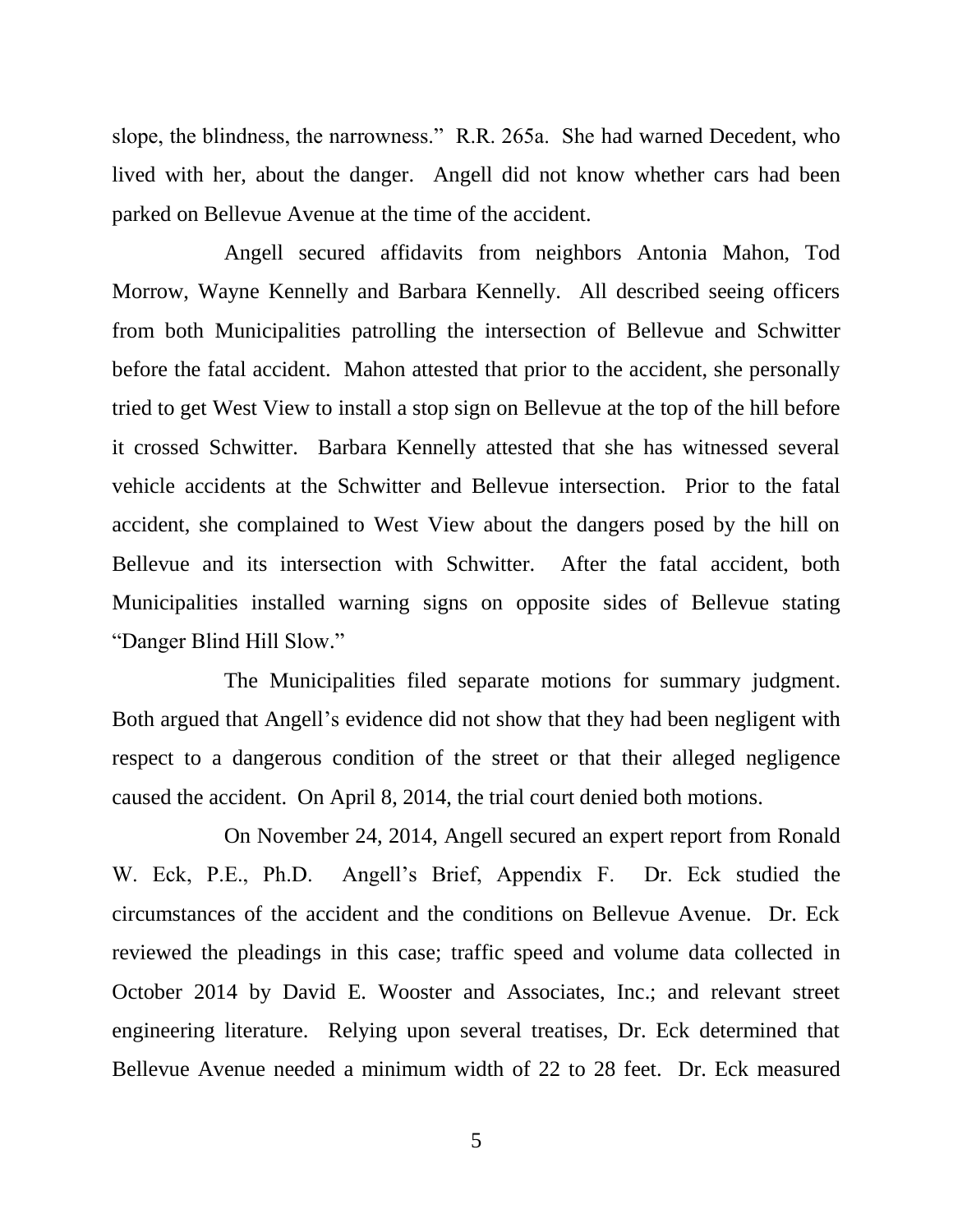Bellevue at approximately 16 feet wide at the point of the accident, 19 feet wide at the intersection with Schwitter Avenue and 18 feet wide south of the intersection, at the top of the hill where Bellevue is level. Dr. Eck also opined that the guardrail on the east side of Bellevue, as it descended into Ross Township, further reduced Bellevue's functional width. This is because motorists tend to "shy away" from a fixed obstruction, such as a guardrail, particularly where there is no shoulder. Eck Report at 5. Dr. Eck concluded that the "width of Bellevue Avenue is too narrow to fulfill its intended functions and does not comply with accepted design practices." *Id.* He stated that the "short crest vertical curve" at the crest of the hill prevents motorists from seeing oncoming traffic. *Id.*

Dr. Eck opined that the narrow roadway, on-street parking and limited sight distance over the hill created a dangerous roadway condition that was a substantial contributing factor to the crash. Dr. Eck believed that the danger should have been apparent to both Municipalities, and they should have responded with "limited sight distance" warning signs on both sides of the intersection. He opined that a head-on collision, of the sort that caused Decedent's death, was foreseeable.

Dr. Eck addressed the use of multi-way stop controls at the intersection to mitigate the dangerous conditions on Bellevue Avenue. The Federal Highway Administration provides that multi-way stop controls should be based on an engineering study, including minimum traffic values.<sup>4</sup> PennDOT

<sup>&</sup>lt;sup>4</sup> The Federal Highway Administration guidelines provide that a four-way traffic stop requires that 300 vehicles per hour enter the intersection from a major street and 200 vehicles per hour from a minor street. Dr. Eck used traffic data on the intersection collected by David E. Wooster and Associates, which showed that 70 vehicles per hour entered the intersection. This number was too low to require the installation of a multi-way stop control under Federal standards.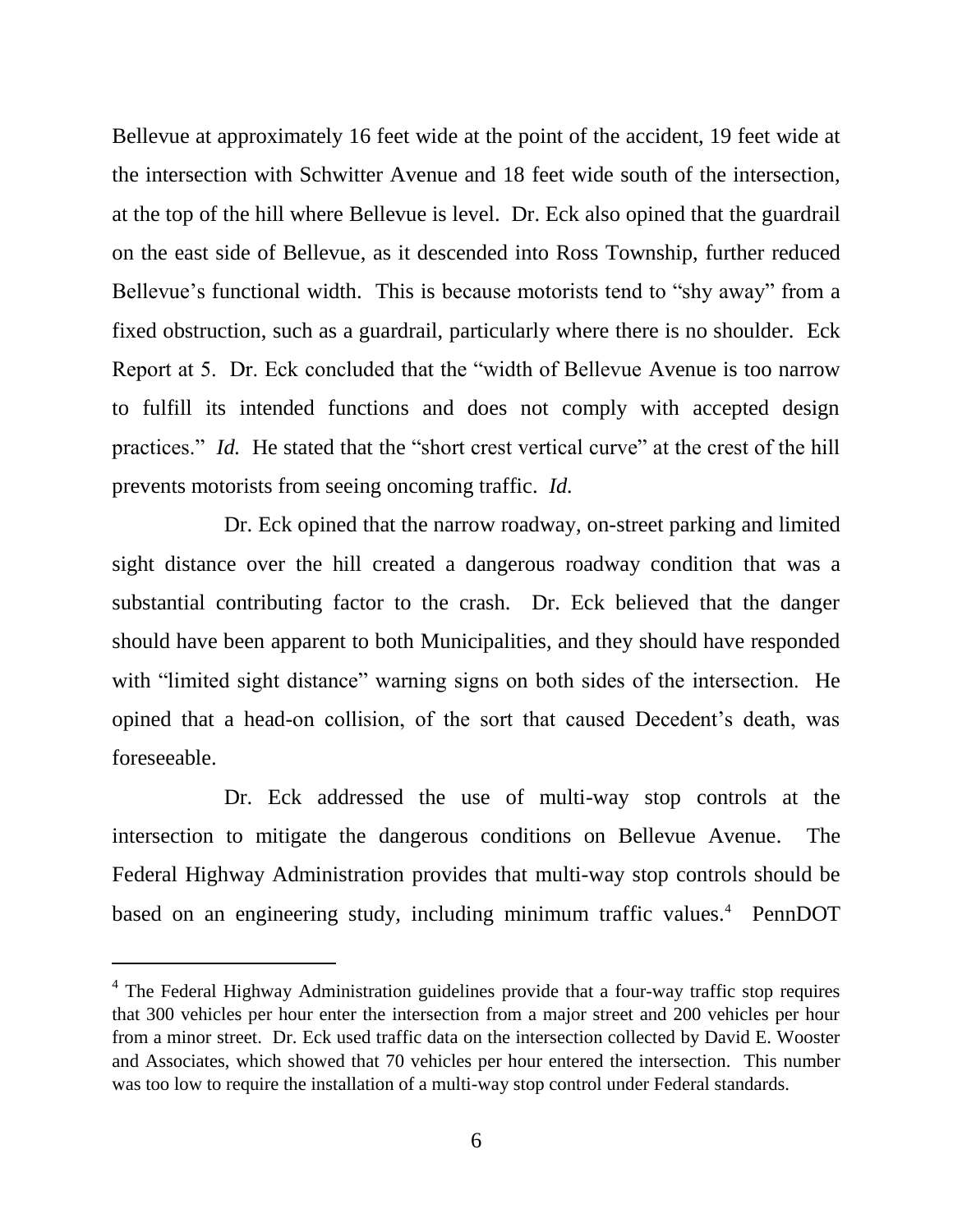Publication 212 states that multi-way stops are not necessary for limited sight distance "unless there is no practical method of improving the sight distance or reducing the speed limit to satisfy the minimum corner sight distance values." Eck Report at 6. Accordingly, under PennDOT's criteria, multi-way stop controls were warranted on Bellevue because there was no practical way to improve the sight distance or to lower the existing speed limit of 25 mph.

Dr. Eck did not believe there should be a stop sign on Bellevue Avenue (in Ross Township) as it climbs the hill toward the intersection with Schwitter. A stop sign on the uphill grade would make it difficult for motorists to pull away from the intersection in inclement weather. However, a stop sign on the other side of Bellevue at the top of the hill (in West View Borough) with a sign stating "opposing traffic does not stop" would make Bellevue safer. It would mitigate the defective roadway design. Dr. Eck opined that West View should have installed this stop sign as part of its routine roadway management. Dr. Eck opined that the lack of traffic control devices on Bellevue caused the crash and Decedent's fatal injuries.

The Municipalities again moved for summary judgment. They argued that the evidence, even with Dr. Eck's opinion, did not create triable issues of fact on causation, duty and prior notice of a dangerous condition. On March 4, 2015, the trial court issued two orders: one granting summary judgment in favor of Ross Township and the other granting summary judgment in favor of West View Borough. Each order dismissed Angell's claim against the Municipalities with prejudice.

The trial court concluded that because Angell's complaint alleged that Dereno caused the accident by deviating from his lane of travel, the dangerous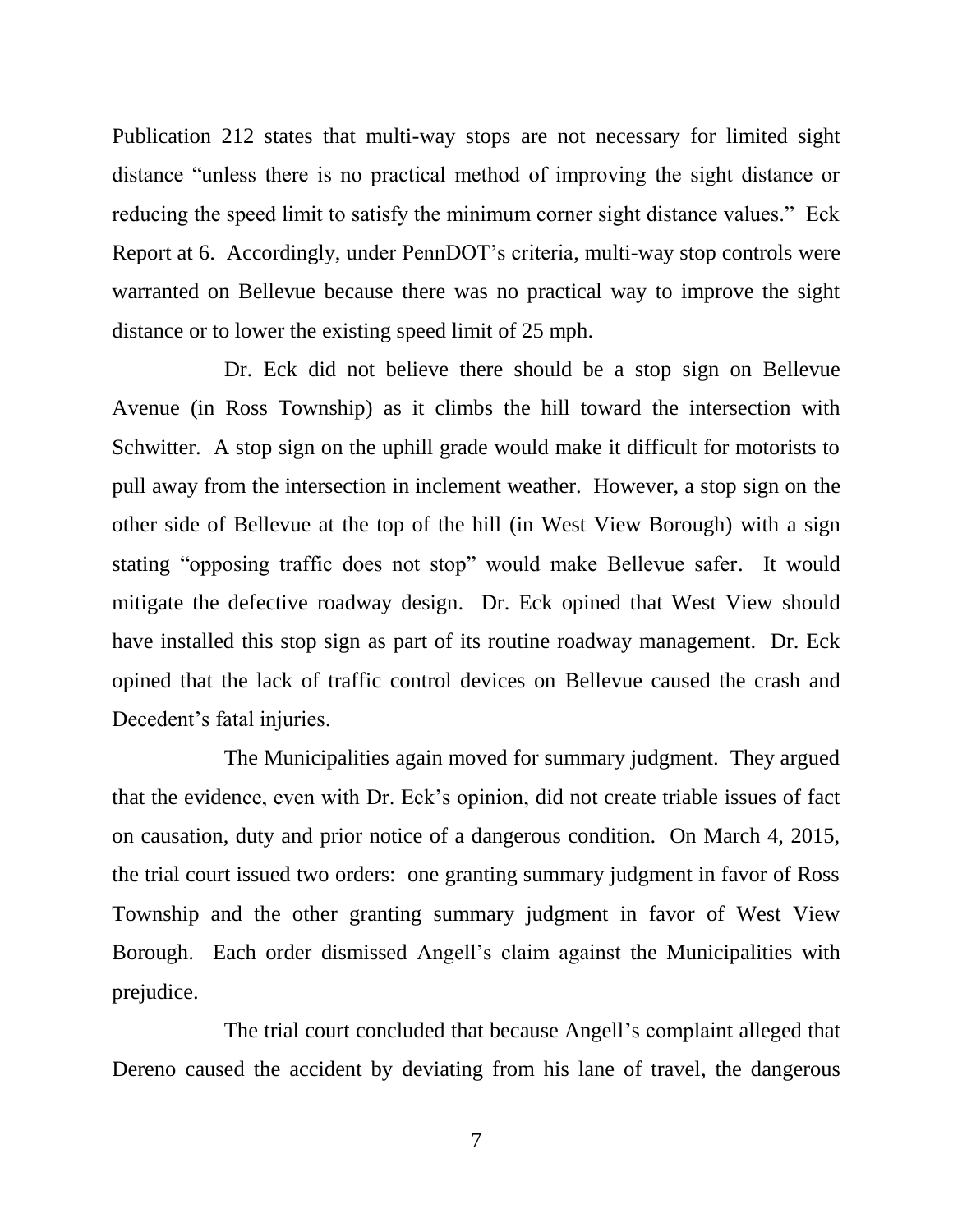condition of the road was irrelevant. The trial court found other deficiencies in Angell's evidence. The trial court found that the neighbors' affidavits did not establish that the Municipalities had actual notice of the dangerous condition on Bellevue. The trial court did not discuss constructive notice or Dr. Eck's opinion that the danger should have been apparent to both Municipalities. The trial court found that Dr. Eck did not identify the type of appropriate traffic control device that would remediate the danger or establish that the Municipalities had authority to install a device without PennDOT's approval. For these reasons, the trial court refused to consider Dr. Eck's report.

Dereno remains a defendant in the case. By agreement of the parties, the trial court certified both orders as final for purposes of an interlocutory appeal to facilitate resolution of the entire case. The present appeal followed.<sup>5</sup>

# **Applicable Standards for Summary Judgment**

Summary judgment may be granted where there is no genuine issue of material fact and where the moving party is entitled to judgment as a matter of law. *Summers v. Certainteed Corporation*, 997 A.2d 1152, 1159 (Pa. 2010). In considering a motion for summary judgment, we examine the evidence of record in a light most favorable to the non-moving party, accepting as true all well-pled facts and reasonable inferences to be drawn from those facts. *Sellers v. Township of Abington*, 67 A.3d 863, 867 (Pa. Cmwlth. 2013). All doubts as to the existence of a genuine issue of material fact must be resolved against the moving party. *Chanceford Aviation Properties, L.L.P. v. Chanceford Township Board of Supervisors,* 923 A.2d 1099, 1103 (Pa. 2007). If the non-moving party fails to

<sup>5</sup> Dereno is not participating in the appeal.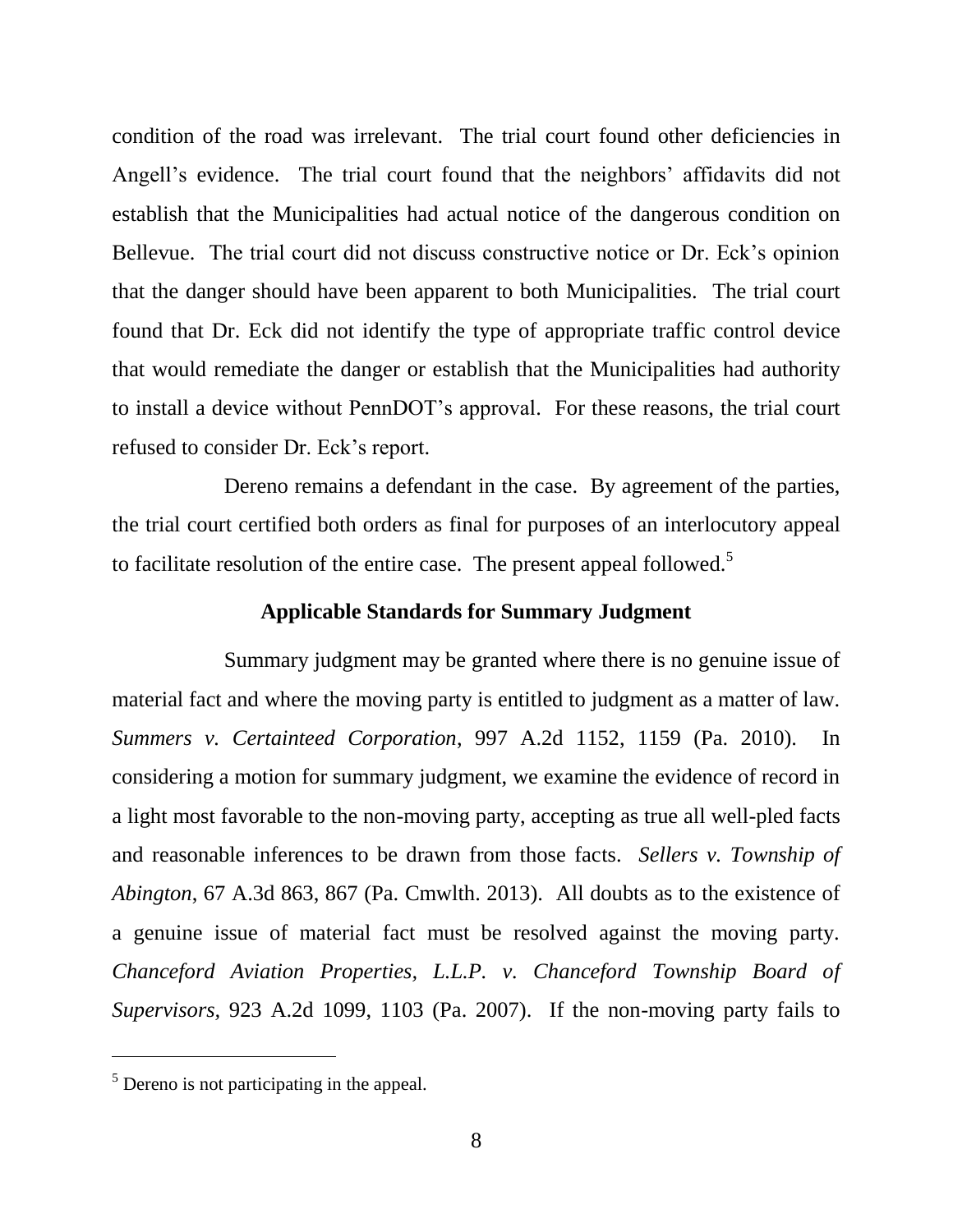adduce sufficient evidence on an essential issue for which it bears the burden of proof, the moving party is entitled to judgment as a matter of law. *Sellers*, 67 A.3d at 867. Summary judgment raises a question of law over which our scope of review is plenary and our standard of review is *de novo*. *Id*. at 868; *Chanceford Aviation*, 923 A.2d at 1103. We resolve questions of law based on the entire record. *Summers*, 997 A.2d at 1159.

#### **Issues**

Angell argues that the trial court erred. She contends that her evidence established the existence of a dangerous condition on Bellevue Avenue that contributed to the fatal accident. Angell argues that it is for a jury to decide whether the Municipalities had actual or constructive notice of a dangerous condition. The trial court erred in finding facts on this issue. Angell also argues that the trial court erred in concluding that Dr. Eck's report did not establish that the Municipalities had authority to install traffic control devices to mitigate the dangerous street conditions.

#### **Tort Claims Act**

Under the Tort Claims Act, local agencies are generally immune from tort liability unless immunity is expressly waived. *See* 42 Pa. C.S. §8541.<sup>6</sup> Pursuant to Section 8542(a) of the Tort Claims Act, the General Assembly has waived immunity where the following conditions are satisfied: (1) damages would

<sup>&</sup>lt;sup>6</sup> Section 8541 states:

Except as otherwise provided in this subchapter, no local agency shall be liable for any damages on account of any injury to a person or property caused by any act of the local agency or an employee thereof or any other person.

<sup>42</sup> Pa. C.S. §8541.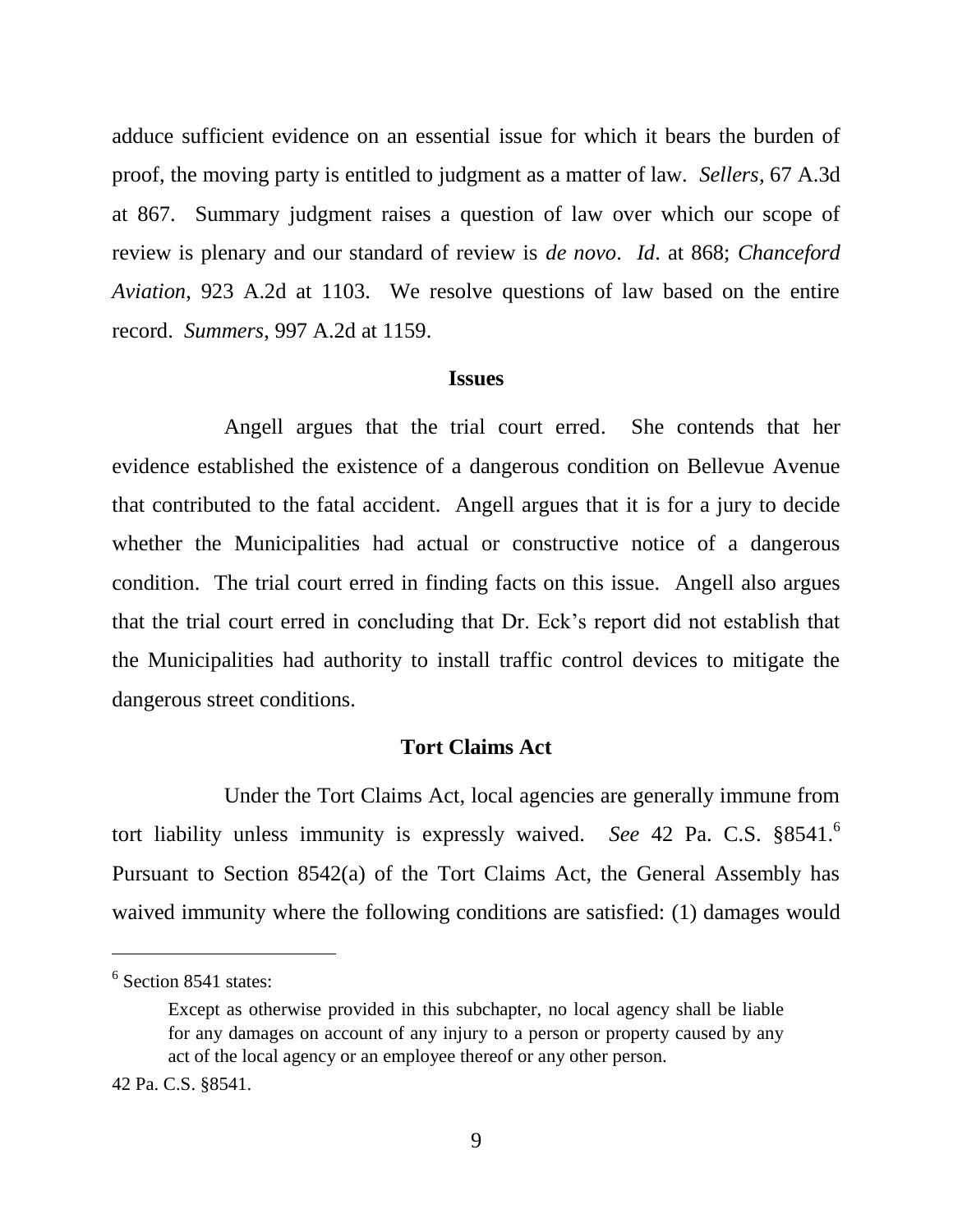be recoverable under statutory or common law if the injury were caused by a person not protected by governmental immunity; (2) the local agency's negligent act caused the injury; and (3) the local agency's alleged negligence falls within one of the eight enumerated exceptions to governmental immunity listed in 42 Pa. C.S.  $$8542(b).<sup>7</sup>$ 

As noted above, this case involves the streets exception to governmental immunity. Section 8542(b)(6)(i) of the Tort Claims Act provides that a local agency may be liable for:

> A dangerous condition of streets owned by the local agency, except that the claimant to recover must establish that the dangerous condition created a reasonably foreseeable risk of the kind of injury which was incurred and that the local agency had actual notice or could reasonably be charged with notice under the circumstances of the dangerous condition at a sufficient time prior to the event to have taken measures to protect against the dangerous condition.

 $\overline{a}$ 

42 Pa. C.S. §8542(a).

 $7$  Section 8542(a) states as follows:

<sup>(</sup>a) Liability imposed.--A local agency shall be liable for damages on account of an injury to a person or property within the limits set forth in this subchapter if both of the following conditions are satisfied and the injury occurs as a result of one of the acts set forth in subsection (b):

<sup>(1)</sup> The damages would be recoverable under common law or a statute creating a cause of action if the injury were caused by a person not having available a defense under section 8541 (relating to governmental immunity generally) or section 8546 (relating to defense of official immunity); and

<sup>(2)</sup> The injury was caused by the negligent acts of the local agency or an employee thereof acting within the scope of his office or duties with respect to one of the categories listed in subsection (b). As used in this paragraph, "negligent acts" shall not include acts or conduct which constitutes a crime, actual fraud, actual malice or willful misconduct.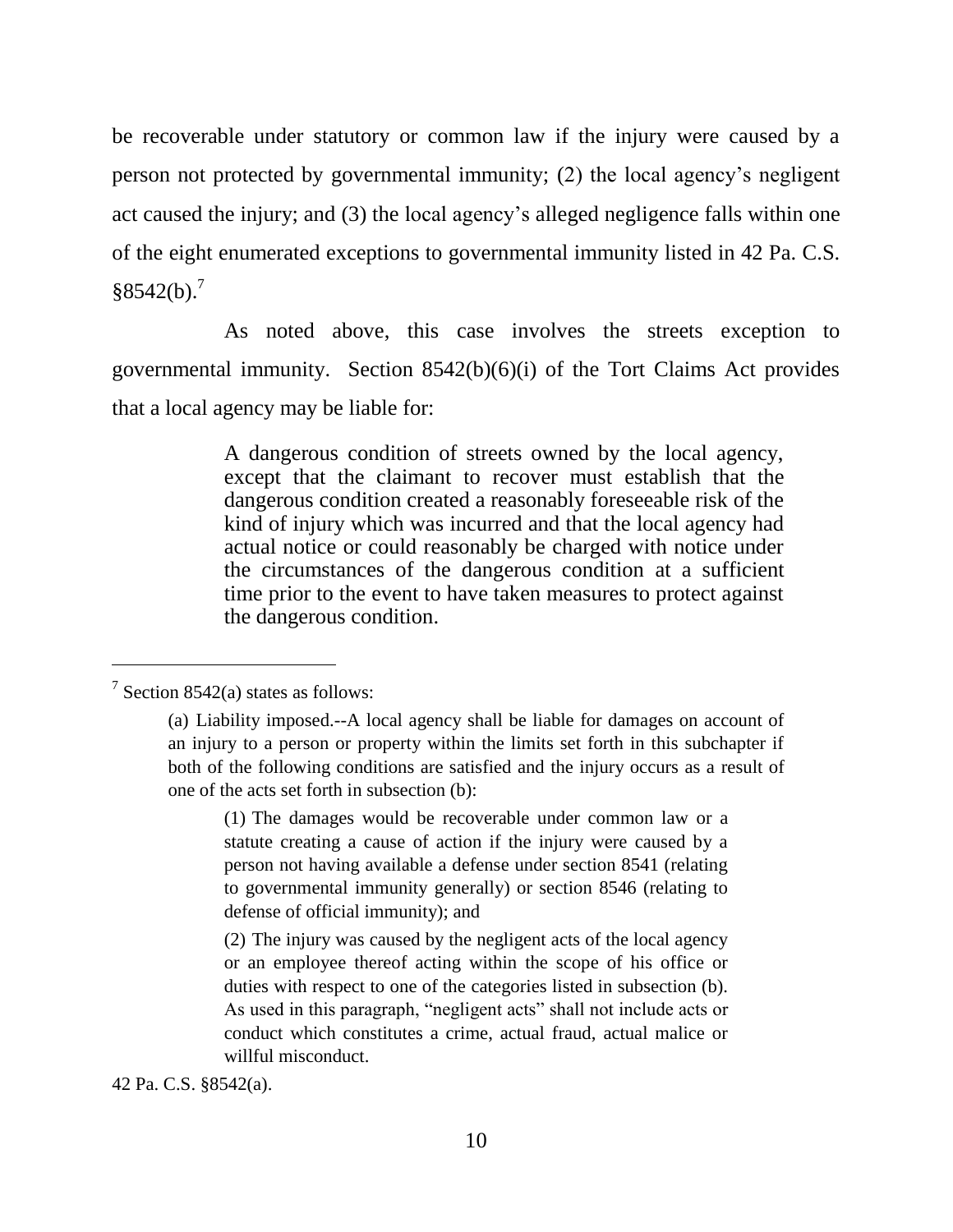42 Pa. C.S. §8542(b)(6)(i). In short, Angell had to show that the dangerous condition on Bellevue Avenue presented a foreseeable risk of a side-swipe collision and that the Municipalities had actual or constructive notice of the danger.

#### **Causation**

Dr. Eck opined that Bellevue Avenue was dangerous because it was narrow and offered limited sight distance on both sides of the boundary line. The Municipalities do not challenge the existence of this dangerous condition, nor did the trial court. Rather, the trial court concluded that Angell did not establish that the dangerous condition of the road *caused* the accident because Angell alleged in her complaint that Dereno caused the collision by deviating from his lane of travel.

Angell argues that her evidence established that the dangerous condition on Bellevue Avenue was a substantial factor in the fatal accident. Dr. Eck opined that Bellevue Avenue was far too narrow to accommodate safely twoway traffic, especially where motorists also had to deal with the blind hill, parked cars on the street and a guardrail. Dr. Eck opined that these dangerous conditions were a substantial contributing factor to the crash and explained how they contributed to the accident. This evidence was sufficient to defeat the Municipalities' motions for summary judgment.

Both Municipalities contend that the dangerous condition was irrelevant because Dereno disobeyed the law by entering the oncoming lane of traffic. The Municipalities argue that they cannot be held liable for the extraordinary occurrence where a driver disobeys traffic laws.

In support, the Municipalities rely upon *Burton v. Terry*, 592 A.2d 1380 (Pa. Cmwlth. 1991), as did the trial court. In *Burton*, a motorist was injured when his car was struck by a vehicle that had entered the intersection after

11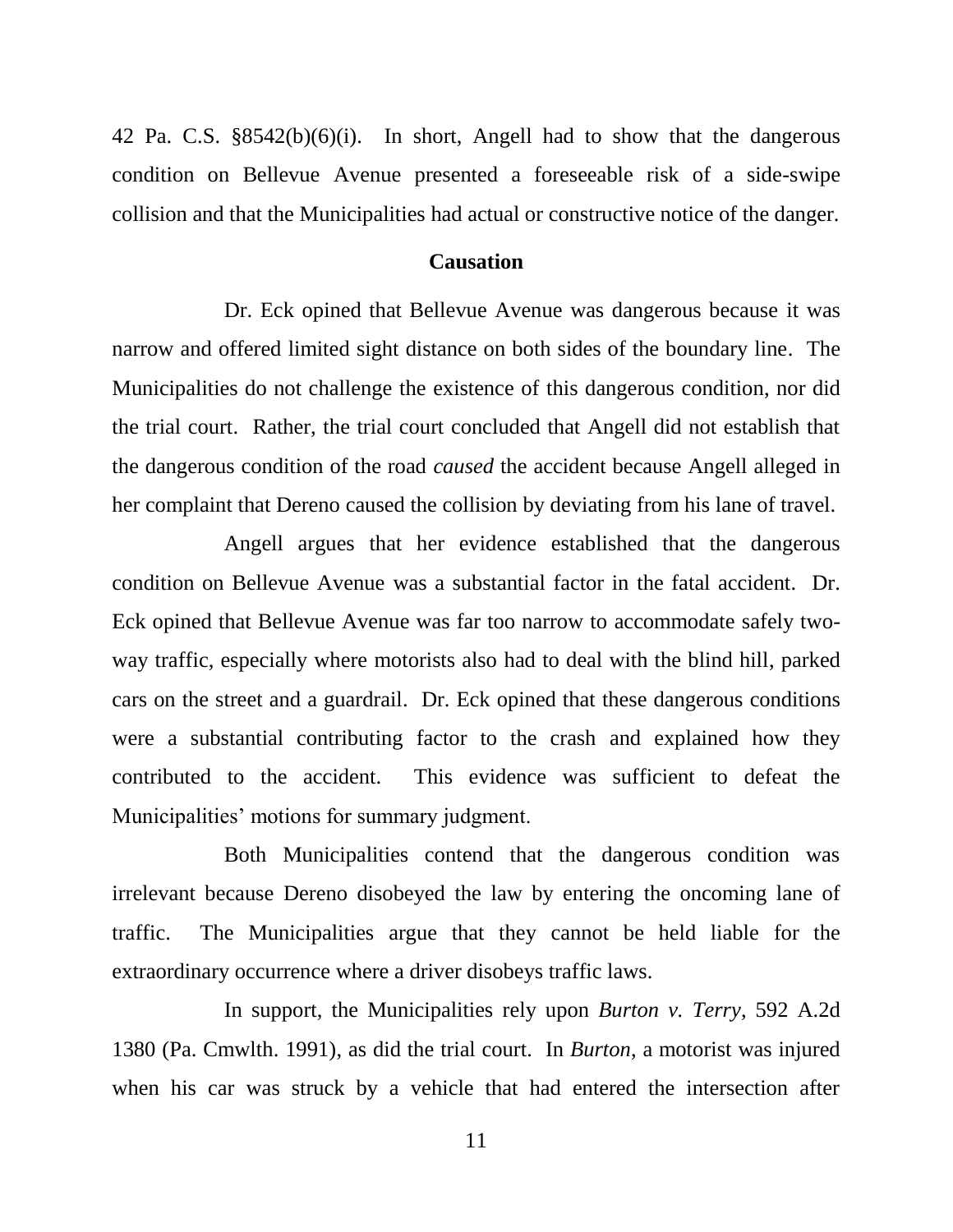traveling the wrong way on a one-way street in Philadelphia. The intersection was such that vehicles travelling the correct way could not see traffic entering the intersection from the wrong direction. This Court affirmed the grant of judgment *n.o.v.* in favor of the City because the "alleged dangerous condition was created by the driver who ignored the one-way traffic signs appropriately posted by the City and travelled the wrong way on a one-way street." *Id*. at 1384. In so holding, we also observed that a municipality has a duty to construct and maintain its streets so that they will "be in a condition 'reasonably' safe for the use of the public ...." *Id*. at 1383. However, a municipality cannot be held liable for an "extraordinary" accident that results from a driver's disobeying posted traffic signs. *Id*. at 1385.

*Burton* is distinguishable. In *Burton*, the street was reasonably safe for its *intended* use. The City did not have the responsibility to address the danger created by a driver who drove illegally in disregard of the City's posted one-way signs. Here, by contrast, there is no evidence that Dereno disobeyed a posted traffic sign. Further, Angell's expert evidence established that Bellevue is not reasonably safe for its intended use of two-way vehicle traffic.

Dereno told police he began moving to the center of the road out of concern that there might be parked cars on his side of Bellevue that he could not see. Dereno also testified he believed he was driving within his own lane of travel when the accident occurred. However, he also stated that the lanes on Bellevue are difficult to discern:

> Well the road is so narrow to me that when you're in your lane you're very close to the so-called center of that road that they call the center of the road. But there is no indication of the center of the road.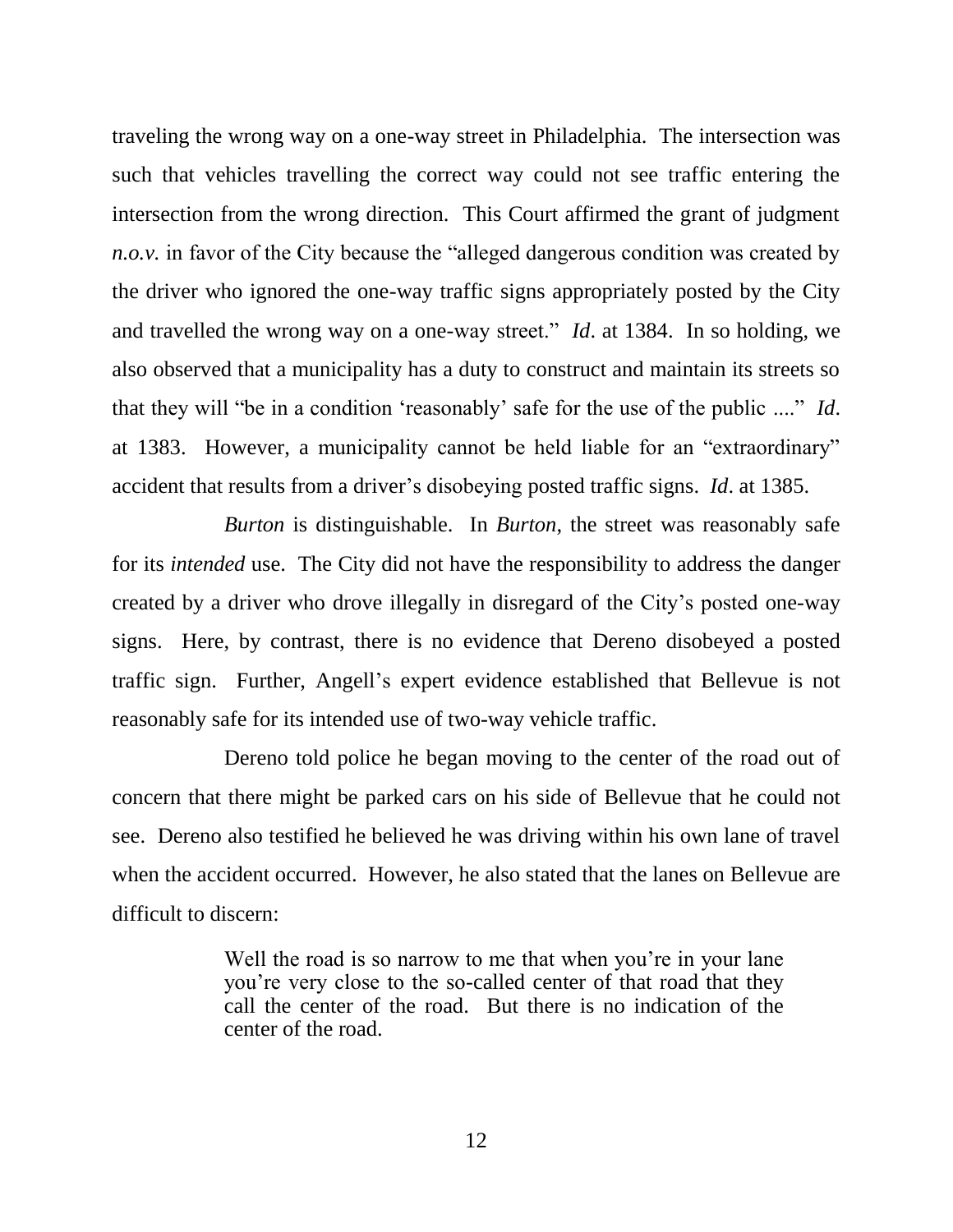R.R. 255a. Dereno also confirmed that motorists at the top of the hill cannot see oncoming vehicles until those vehicles crest the hill.

There is a dispute on the factual question of whether the dangerous condition or Dereno's driving or both caused the crash. This defeats the Municipalities' motions for summary judgment on the issue of causation. *See Drew v. Laber*, 383 A.2d 941 (Pa. 1978) (where a motorist who moved to the edge of the road to avoid an oncoming vehicle struck a pedestrian walking along a narrow road, the question of whether the dangerous narrowness of the road was a substantial contributing factor was for the jury to decide).<sup>8</sup> The trial court erred in granting summary judgment on the issue of causation.

### **Notice**

Angell next argues that the trial court erred in holding that her evidence was not sufficient to show that the Municipalities had actual or constructive notice of the dangerous condition. She contends that the trial court made findings of fact about notice, which are for the jury to decide. We agree.

In order for a municipality to be held liable for injury caused by a dangerous condition of a street, the municipality must have notice of the condition and a reasonable time to respond. 42 Pa. C.S.  $\S 8542(b)(6)(i)$ . The plaintiff must show "that the local agency had actual notice *or could reasonably be charged with notice* under the circumstances of the dangerous condition," *i.e.*, constructive notice. *Id.* (emphasis added). "Constructive notice requires that the dangerous

 $8$  The Municipalities argue that Angell has not established causation against them because there were no cars parked on Bellevue at the time of the accident. Further, there is no evidence that there was insufficient space for motorists travelling in opposite directions to pass each other safely if they stayed in their respective lanes of travel. Dr. Eck's report and Dereno's testimony create issues of fact on these points.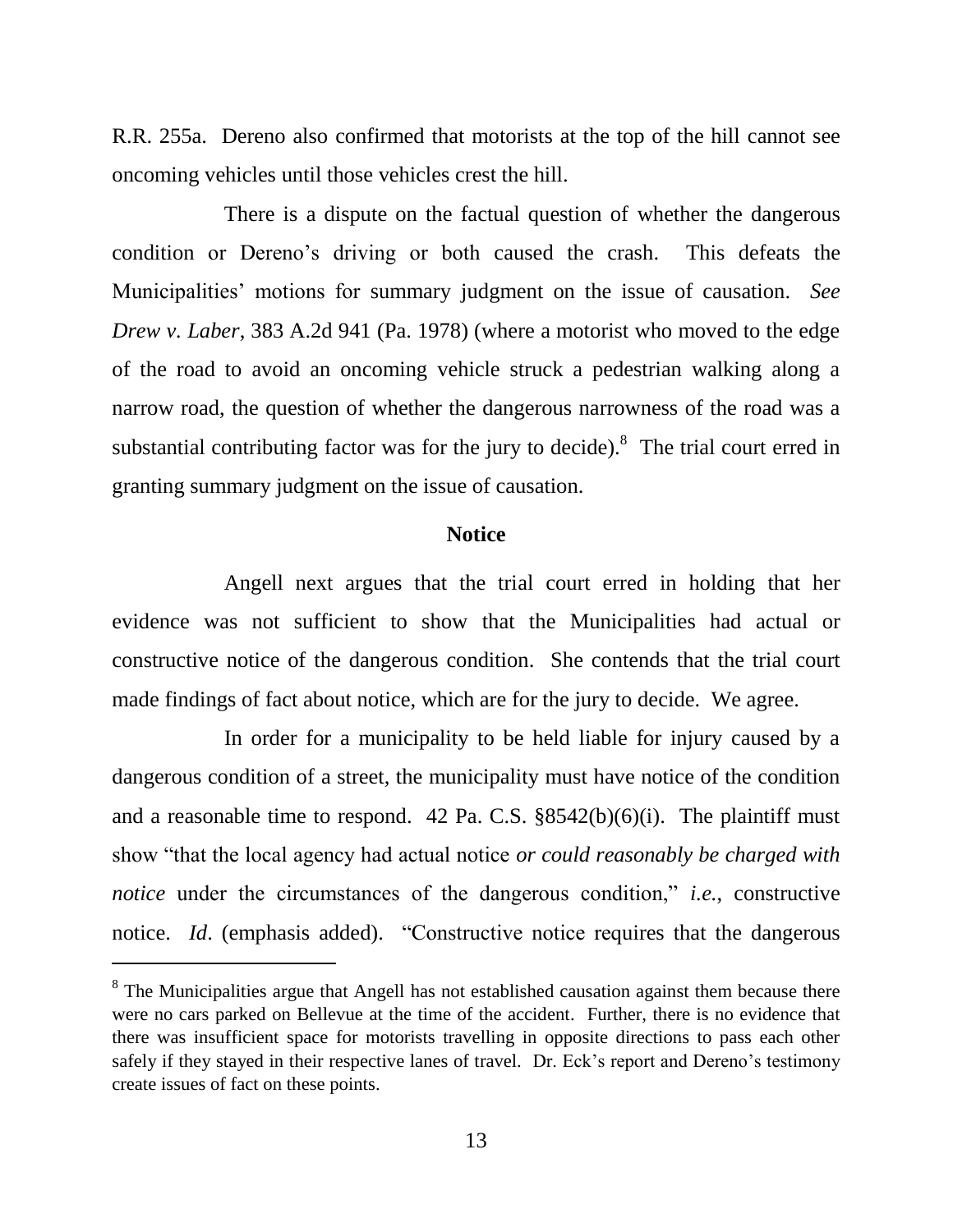condition be apparent upon reasonable inspection." *Department of Transportation v. Patton*, 686 A.2d 1302, 1304 (Pa. 1997). Whether a local agency had either actual or constructive notice of a dangerous condition is a question of fact for the jury. *Id*. at 1305; *Medicus v. Upper Merion Township*, 475 A.2d 918, 921-22 (Pa. Cmwlth. 1984). A court may decide the issue "only when reasonable minds could not differ as to the conclusion." *Patton*, 686 A.2d at 1305. However, "[i]f there is any dispute created by the evidence, the court is not permitted to decide the issue." *Id*. 9

Angell argues that the affidavits show that West View Borough had actual notice that the intersection of Bellevue and Schwitter Avenues was unsafe based on the complaints made by Barbara Kennelly and Antonia Mahon. This evidence was specific on the location and type of dangerous condition. Relying on *Patton*, Angell further argues that the dangerous condition was apparent upon reasonable inspection, noting that police officers from both Municipalities had been present on patrol at or near the intersection. This constitutes constructive notice of the dangerous condition.

The Municipalities disagree. Ross Township points out that Angell's affidavits described complaints made only to West View Borough. West View

<sup>&</sup>lt;sup>9</sup> In *Patton*, PennDOT was sued after a large tree branch overhanging a Commonwealth roadway fell on a car, killing a motorist. The plaintiff presented expert evidence that the tree had been "topped" decades earlier, a condition which should raise a "red flag" to a well-trained tree inspector because topping can lead to tree decay and falling limbs. PennDOT responded that the tree was sound and that there was no evidence the topped condition was visible from the ground. The case fell under the real estate exception to sovereign immunity, which has a notice requirement identical to the streets exception. The Supreme Court held that the evidence created a question of fact for the jury as to whether PennDOT had either actual notice or constructive notice of a dangerous condition of the tree because such would have been apparent upon reasonable inspection.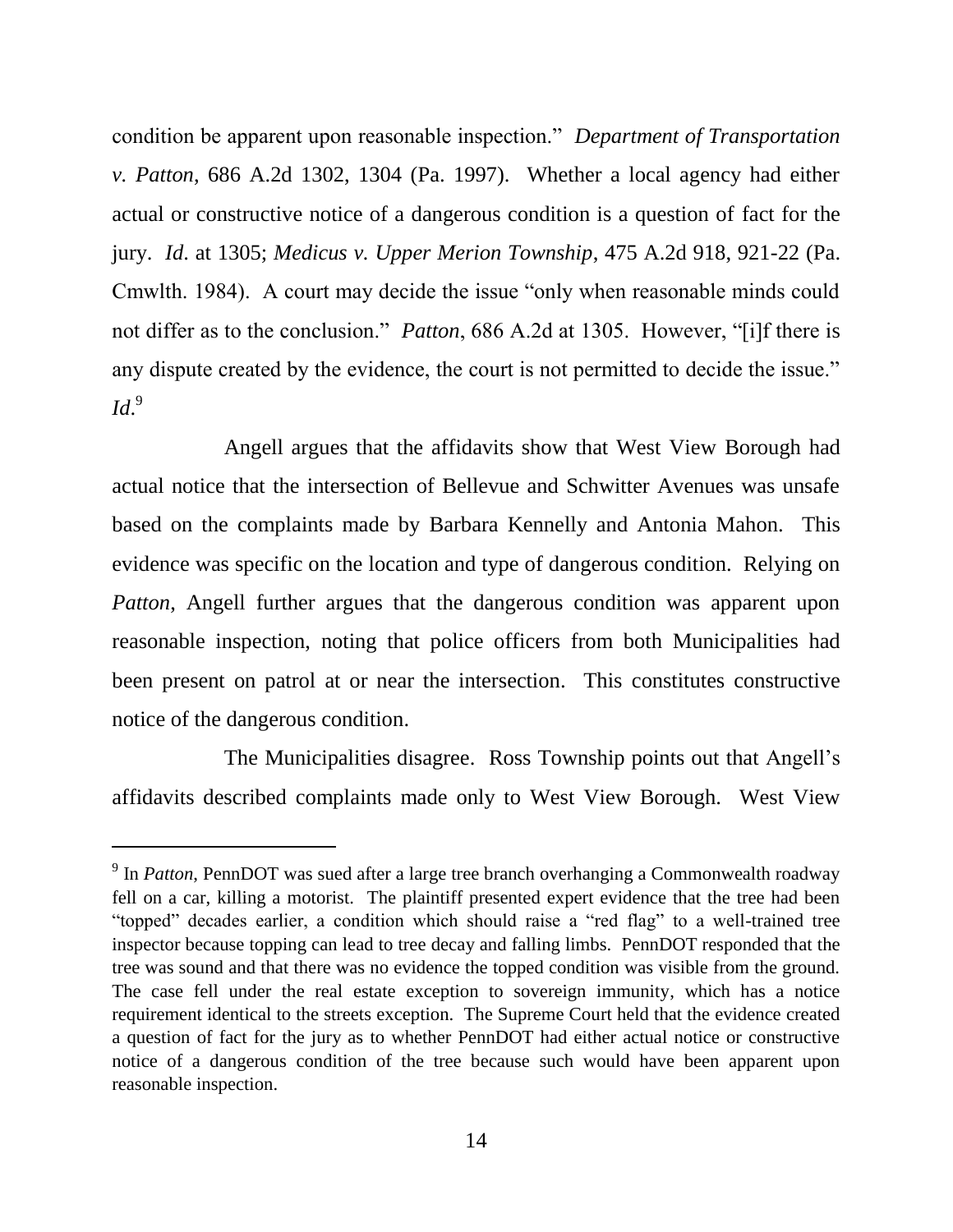argues that the neighbors' affidavits are not specific enough on the danger to constitute actual notice. Both Municipalities argue that absent evidence of a previous sideswipe between two oncoming vehicles, one cannot infer that the patrolling police officers had constructive notice.<sup>10</sup>

Antonia Mahon, Tod Morrow, Wayne Kennelly and Barbara Kennelly, all of whom reside in the neighborhood, submitted affidavits. They recalled seeing officers from Ross Township and West View Borough patrolling Bellevue Avenue near the crash site prior to the fatal accident. Mahon attested that prior to the accident, she personally tried to persuade West View to put in a stop sign to address the "dangers posed by the intersection of Schwitter Avenue and Bellevue Avenue." Angell's Brief, Appendix H. Barbara Kennelly attested that she has witnessed several vehicle accidents on Schwitter and Bellevue. Kennelly twice complained to West View about the "dangers posed by the intersection" and told the Borough "that it needed to make the intersection safer for vehicles traveling on Schwitter Avenue and Bellevue Avenue." Angell's Brief, Appendix K.

<sup>10</sup> In support, the municipalities cite *Kennedy v. City of Philadelphia*, 635 A.2d 1105 (Pa. Cmwlth. 1993), *affirmed by evenly divided court*, 658 A.2d 788 (Pa. 1995), and *Fenton v. Philadelphia*, 561 A.2d 1334 (Pa. Cmwlth. 1989), *affirmed without opinion*, 585 A.2d 1003 (Pa. 1991). In both *Kennedy* and *Fenton*, this Court held that the City of Philadelphia could not be charged with actual or constructive notice of a dangerous condition that caused an injury because the plaintiffs did not present evidence that the City was informed or knew of a specific dangerous condition (lack of dotted lines on the street separating a pedestrian area from the vehicle lanes in *Kennedy* and lack of lane markings and a designated left-turn lane in *Fenton*) or that similar prior accidents had occurred. The plaintiffs spoke of only general dangerous conditions. Notably, although this Court in both cases referenced constructive notice, we did not define constructive notice or discuss it apart from actual notice. In any case, the Supreme Court's decision in *Patton*, 686 A.2d 1302, which was decided after *Kennedy* and *Fenton*, is dispositive on whether actual or constructive notice is a question for a jury.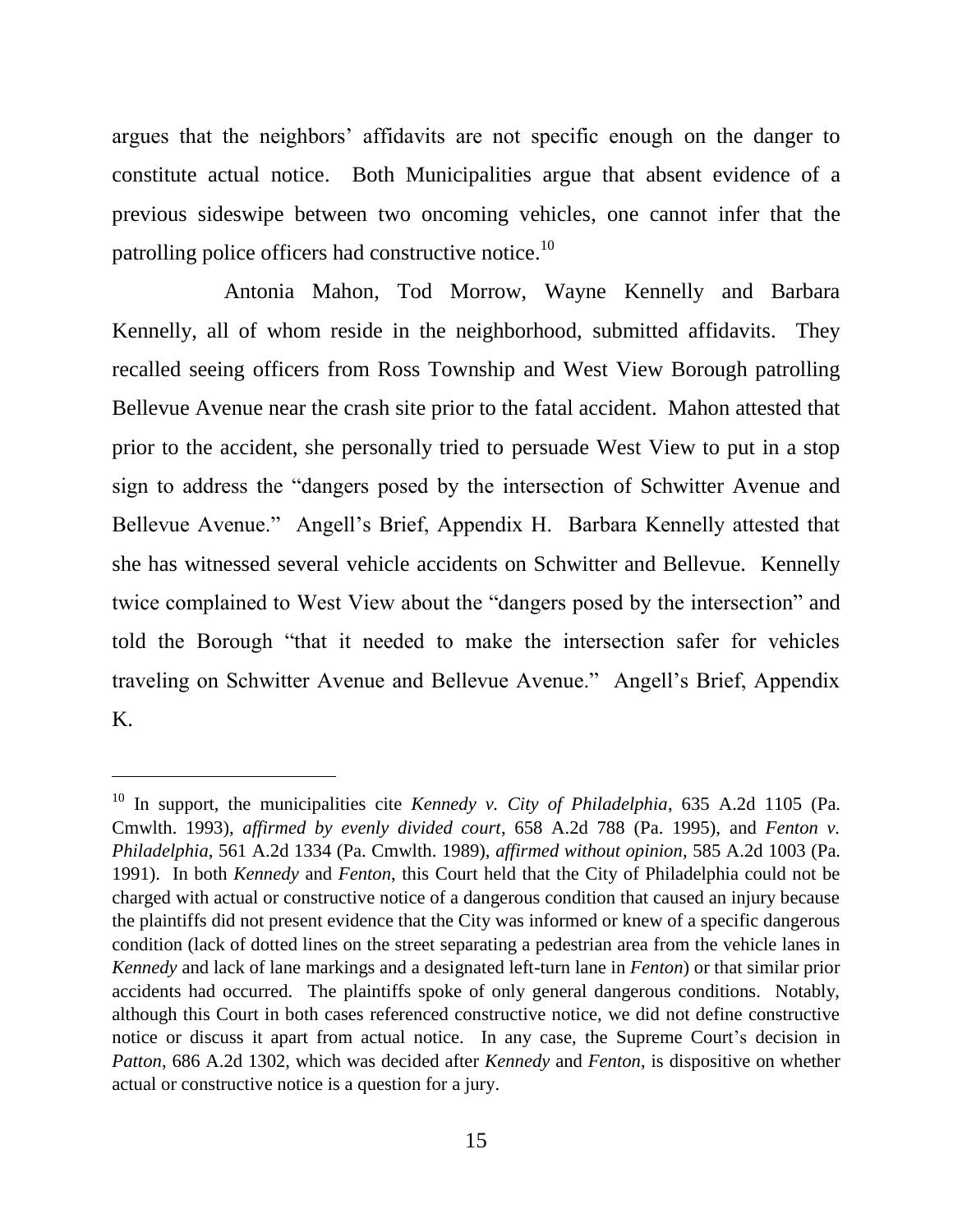The trial court acknowledged that *Patton*, 686 A.2d 1302, established that whether a municipality has had actual or constructive notice is a question for the jury to decide. Nevertheless, the trial court concluded that notice was not an issue for the jury in this case, explaining:

> As none of the affidavits specify the dangers referred to, they cannot support the contention that the municipal defendants were on notice of a specific dangerous condition. Further, Ma[h]on and Kennelly only reported dangers to West View Borough, not Ross Township.

Trial court op. at 5. We disagree.

Mahon and Kennelly reported the "dangers posed by the intersection of Schwitter Avenue and Bellevue Avenue" without specifying the narrowness and limited sight distance on Bellevue. However, Mahon specifically told West View that a stop sign was needed on Bellevue at the intersection, the identical conclusion reached by Dr. Eck. Notably, both Municipalities argue that the dangers presented by the narrow street and limited sight distance were so obvious that signs were not necessary. This argument is at odds with their contention that they did not have constructive notice of the danger.

In any case, there is a factual dispute on the question of constructive notice. Police officers from the Municipalities patrolled near the crash site prior to the fatal accident, and Dr. Eck opined that the danger should have been identified on a routine inspection by the Municipalities. Constructive notice is a question of fact to be decided by the jury, not the court. If the dangerous conditions, *i.e.*, a toonarrow street with limited sight distance, are deemed by the jury to be "apparent upon reasonable inspection," the jury could find that the Municipalities had notice.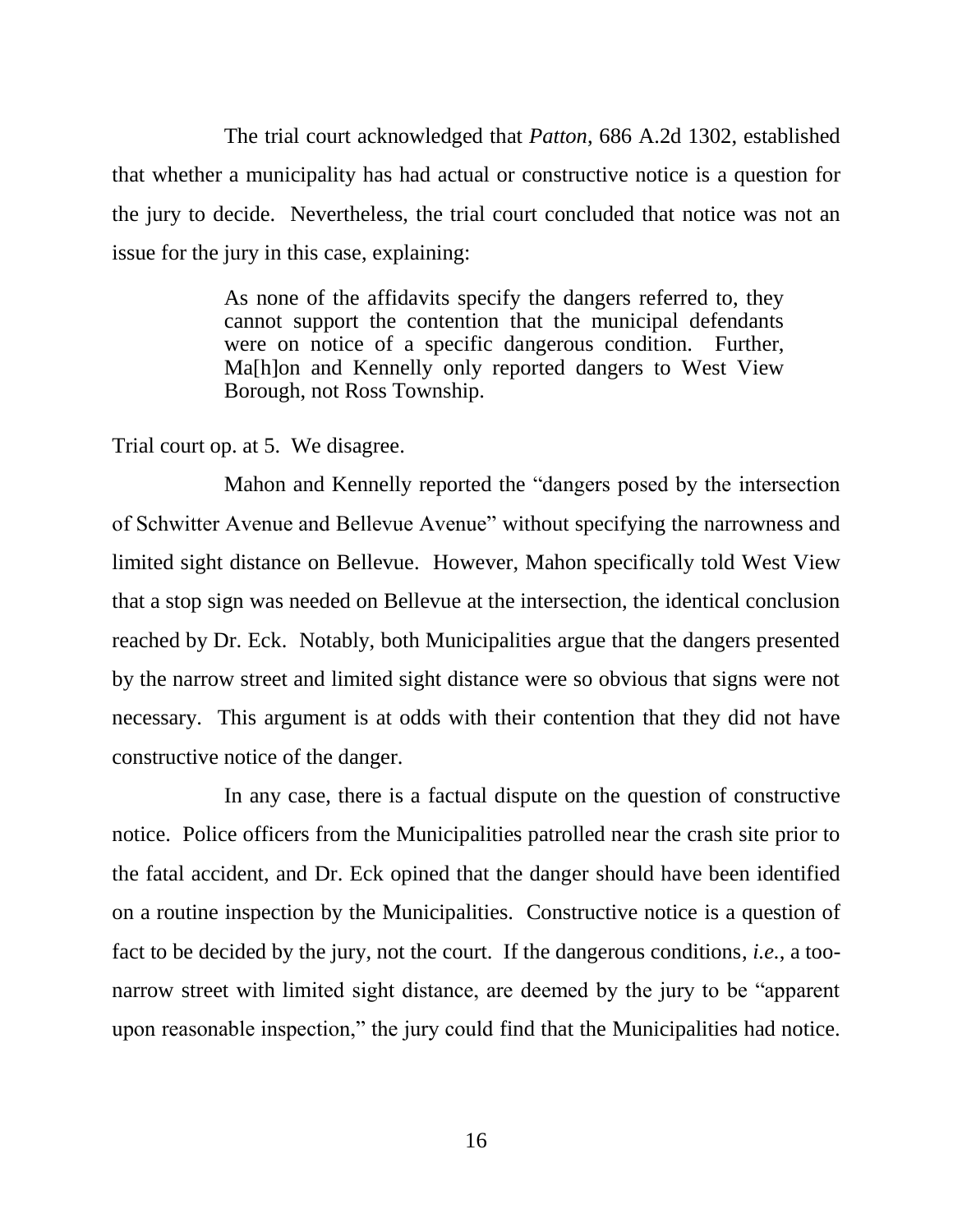*Patton*, 686 A.2d at 1304. The trial court erred in granting summary judgment on the issue of actual and constructive notice.

#### **Expert Report on Traffic Control Devices**

The trial court rejected Dr. Eck's report for the stated reason that Dr. Eck did not establish that the Municipalities had authority to install traffic control devices or that PennDOT would have approved them. Angell contends that the trial court erred because, in fact, the report did establish that the Municipalities could have, and should have, installed traffic control devices and did not need PennDOT's approval to do so.

Municipalities have a duty to make their streets reasonably safe for their intended purpose. *Starr v. Veneziano*, 747 A.2d 867, 872 (Pa. 2000). Our Supreme Court has held that

> a municipality's responsibility to maintain its roadways free of dangerous conditions could include a duty to install an appropriate traffic control device where to do so would alleviate a known dangerous condition.

*Id*. To establish a duty of care on the part of a municipality to install a traffic control device, the plaintiff must demonstrate that:

> 1) the municipality had actual or constructive notice of the dangerous condition that caused the plaintiff's injuries; 2) the pertinent device would have constituted an appropriate remedial measure; and 3) the municipality's authority was such that it can fairly be charged with the failure to install the device.

*Id*. at 873.

In *Starr*, the Supreme Court held that an "expert opinion expressed within a reasonable degree of engineering certainty is *generally* required" for the identification of the remedial device. *Id*. (emphasis added). It also explained that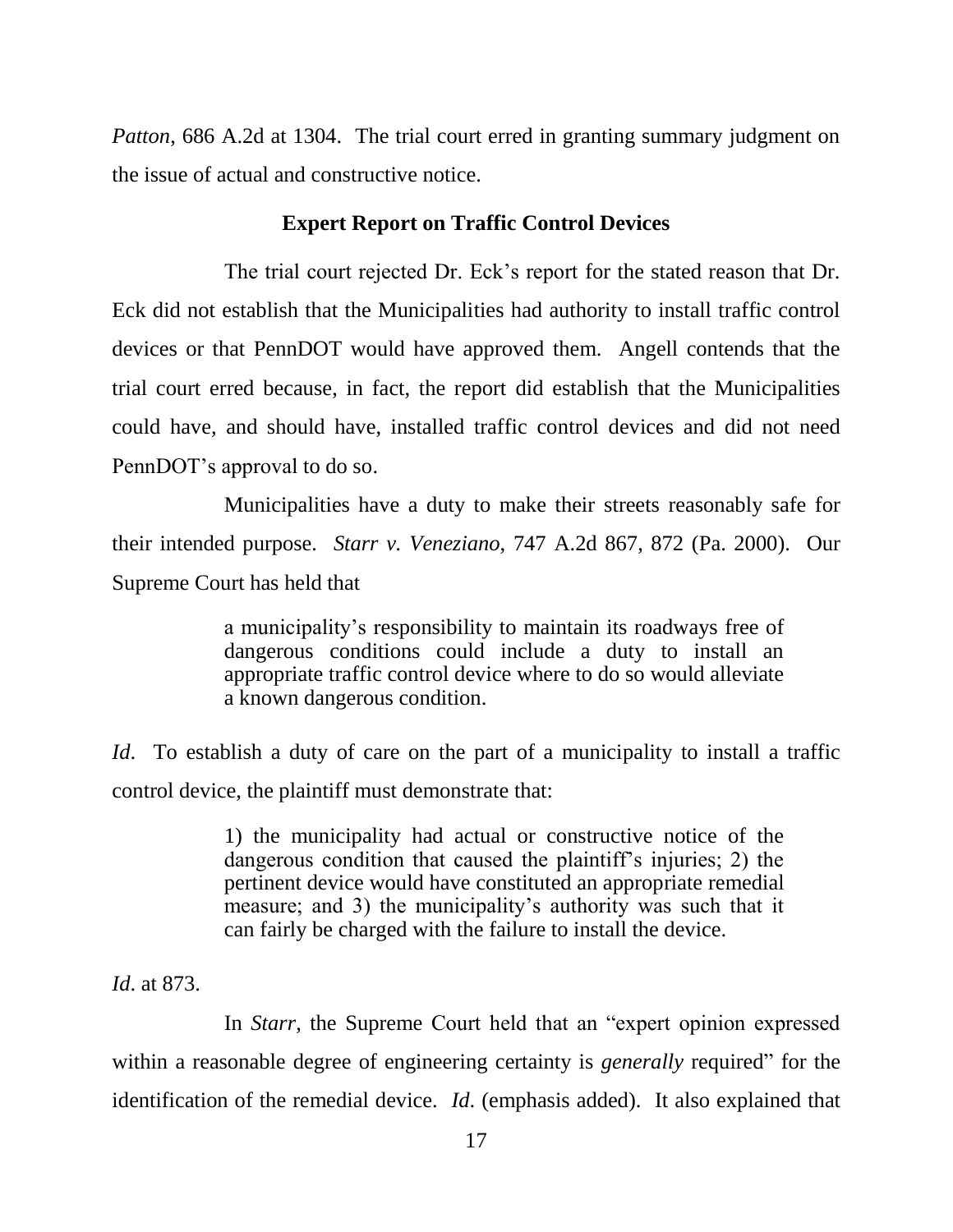the plaintiff must show that "more likely than not, PennDOT's approval would have been forthcoming." *Id.* at 874.<sup>11</sup>

In *Starr*, the accident occurred as the plaintiff made a left-hand turn from a township road onto a state highway in an area with limited sight distance. Starr sued PennDOT, which joined the municipality. PennDOT asserted that the municipality should have installed a stop sign at the intersection to restrict access onto the state highway. Starr received a jury verdict in her favor, and this Court affirmed. The Supreme Court reversed, holding that Starr's evidence did not make her case because her expert's opinion was not supported by a traffic or engineering study. Further, Starr did not prove that PennDOT's approval of the traffic control device, which was required, would have been forthcoming.

Thereafter, in *Wenger v. West Pennsboro Township*, 868 A.2d 638 (Pa. Cmwlth.), *petition for allowance of appeal denied*, 890 A.2d 1062 (Pa. 2005), this Court clarified the scope of *Starr*. In *Wenger*, an accident occurred when the plaintiff's vehicle was hit at the intersection of two township roads at the crest of a hill, at a point of limited sight distance. At the time of the accident, there were no stop signs at the intersection, but thereafter the township installed them.

Wenger sought damages from the township alleging that her injuries were caused in part by the absence of stop signs, warning signs or a reduced speed limit. The trial court granted the township's motion for summary judgment because Wenger's expert did not meet the standards established in *Starr*. This Court reversed.

<sup>&</sup>lt;sup>11</sup> The first requirement was undisputed in *Starr*, *i.e.*, that the municipality had actual or constructive notice.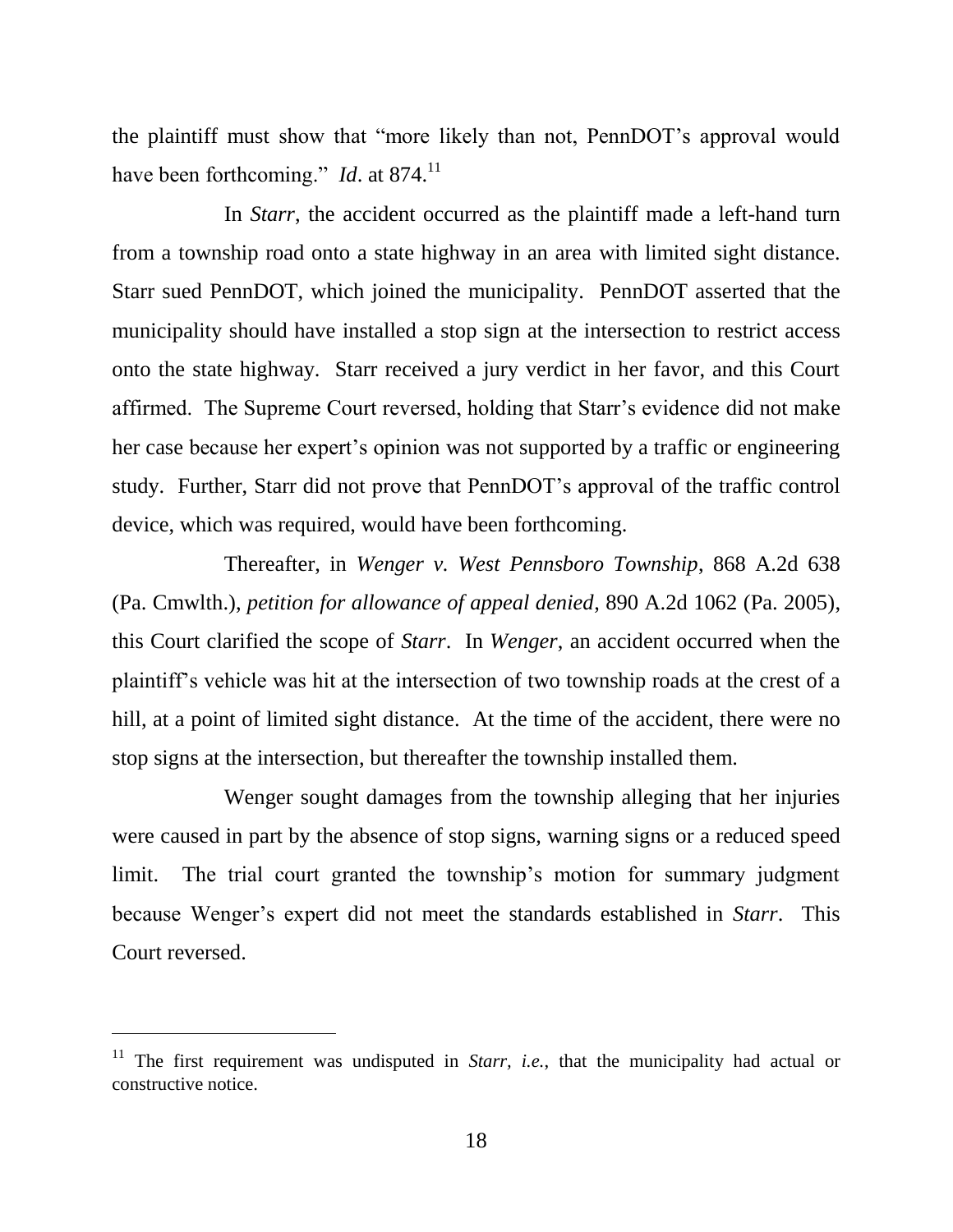In doing so, we explained that PennDOT's approval of a traffic control device was not required because, unlike the situation in *Starr*, the intersection did not involve a state highway. A traffic expert may express an opinion on the appropriate remedial measure on a township road using "any combination of sources." *Wenger*, 868 A.2d at 643-44. Further, "an inquiry that conforms to generally accepted engineering standards and practices will produce the factual predicate identified in *Starr* as [a] requisite for an expert opinion." *Id.* at 644. We also held that evidence of post-accident remedial measures are admissible but only for the limited purpose of showing that the proposed traffic control device was appropriate; it does not bear on the ultimate issue of negligence. *Id.* at 645. Finally, we held that technical studies relied upon by the traffic expert need not be admitted into evidence in discovery or at trial so long as they are identified by the expert. *Id*.

*Wenger* is dispositive. Here, the trial court's reliance on *Starr* was misplaced because *Starr* involved an intersection between a state highway and a township road, where PennDOT's approval of a traffic control device was required. PennDOT's approval is not needed for traffic control signs where the intersection lies between two township roads. *Wenger*, 868 A.2d at 643-44. Dr. Eck's report identified appropriate remedial traffic control measures, namely, warnings of limited sight distance signs in both directions, and a stop sign in West View just before Bellevue crosses Schwitter.<sup>12</sup> He also identified the sources he

 $12$  Dereno also testified he believes the limited sight distance near the crest of the hill is dangerous and warrants a stop sign on the West View Borough side of the intersection, stating:

You have to…have a stop sign so everybody [has] more time to evaluate people getting there, you know.

R.R. 258a.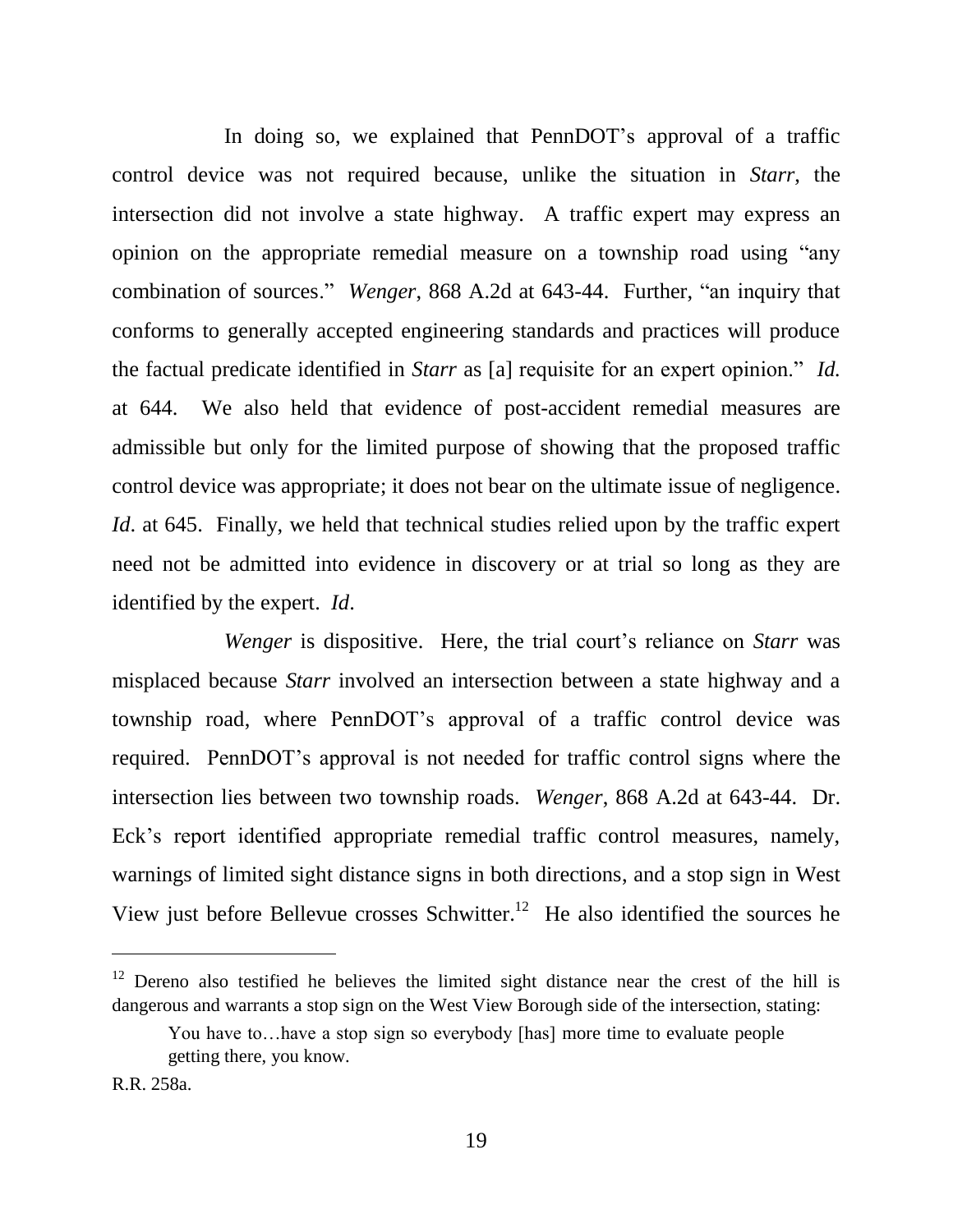relied upon in reaching his conclusions. Dr. Eck did not have to append the Wooster study and other treatise authority to his report, as the trial court believed. In short, the trial court erred in rejecting Dr. Eck's report, which is admissible. Its weight must be determined by the jury.

#### **Summary Judgment Analysis**

The Municipalities contend that even if Dr. Eck's report is admissible, this Court should affirm the trial court's grant of summary judgment on other grounds. They argue that the absence of "limited sight distance" warning signs was irrelevant because they state the obvious, *i.e.*, that the motorist's view of the road ahead is limited. More importantly, both Dereno and Decedent knew about the danger because they lived on Bellevue.<sup>13</sup> Therefore, traffic control devices would not have relayed information those two drivers did not already know and, thus, would not have prevented the fatal collision. Dr. Eck recommended warning signs reading "Limited Sight Distance" in both Municipalities. Eck Report at 6. After the accident, both Municipalities installed warning signs stating "Danger Blind Hill Slow" on Bellevue, which show the feasibility of such devices.

It is undisputed that Dereno and Decedent often traveled Bellevue Avenue. Dereno testified he slowed down approaching the intersection because motorists turning left from Schwitter could not see oncoming traffic. Angell testified that she had warned Decedent of the danger. However, Dereno did not testify in his deposition that signs would have been meaningless on the day in

<sup>&</sup>lt;sup>13</sup> The drivers' knowledge of the dangerous condition was not a factor in the trial court's decision.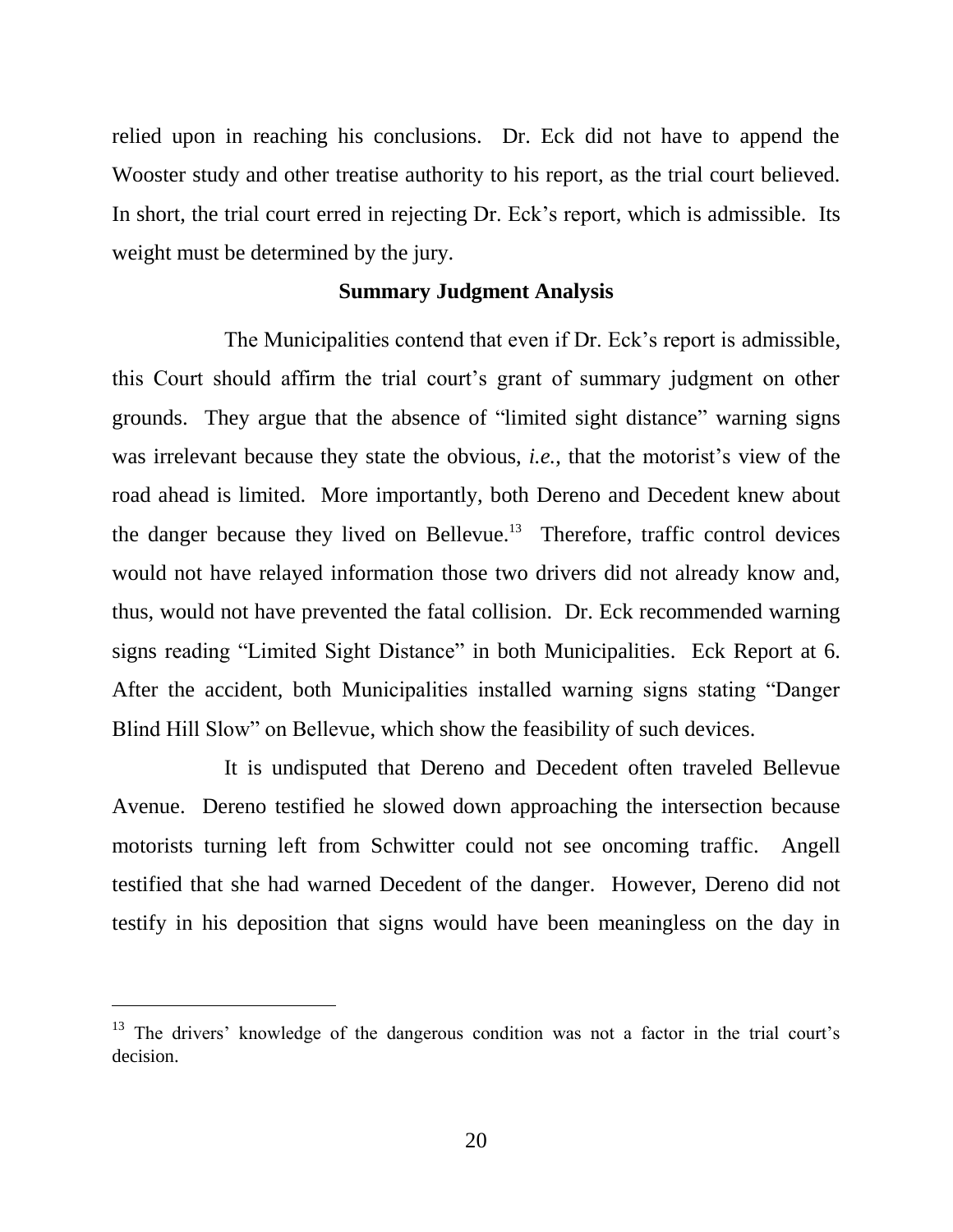question. Of course, there can be no statement from Decedent about how a warning sign may have affected his conduct.

The evidence established that Bellevue Avenue is dangerous. It is too narrow to fulfill its intended function, and it affords only limited sight distance. The lack of lane markings was noted by Dereno, who could not be sure he was entirely within his own lane of travel at the point of impact. Whether the drivers' knowledge made the lack of warning signs irrelevant cannot be presumed. Warning signs function not just to inform motorists but to remind them of a danger, particularly drivers who may be operating in a familiar location on "automatic pilot." In short, whether the knowledge and experience of Dereno and Decedent rendered warning signs irrelevant presents a question of fact that must be decided by a jury.

We turn then to the remaining issue of a stop sign. Dr. Eck opined that West View Borough should have placed a sign on Bellevue at the top of the hill.<sup>14</sup> Dr. Eck opined that this stop sign would have mitigated the danger and prevented the accident because it would have required Decedent to stop before descending the hill. Dr. Eck asserted that requiring a motorist to stop would give time for a vehicle ascending the hill to come into view before the stopped motorist resumed his trip through the intersection. Whether the recommended stop sign would have prevented the accident is a question for the jury. As our Supreme Court has explained, "the question of whether a municipality has taken the

<sup>&</sup>lt;sup>14</sup> Stated otherwise, stop signs were needed on two of the three points of the T-shaped intersection, and both in West View Borough. One already exists on Schwitter Avenue. Dr. Eck opined that another should be installed on Bellevue where it joins Schwitter.

Dr. Eck did not recommend a stop sign in Ross Township or opine that it would have prevented the accident. There is nothing for a jury to decide in this regard.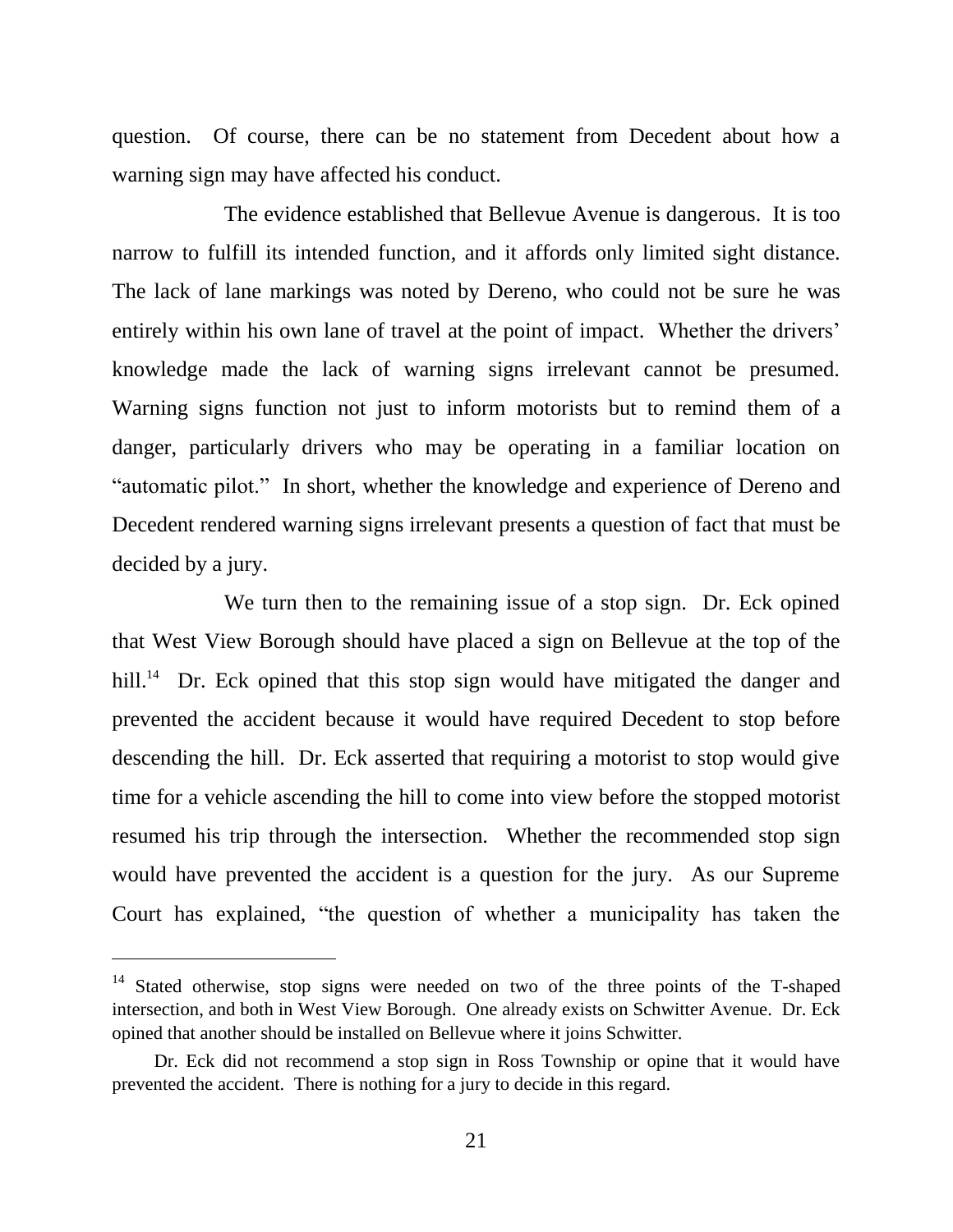requisite precautions which it owes to travelers is one for the jury." *Drew*, 383 A.2d at 943.

West View argues that even if these factual questions are resolved against it, it cannot be held liable because a local agency can be held liable only for a "dangerous condition of streets *owned by* the local agency." 42 Pa. C.S. §8542(b)(6)(i) (emphasis added). The accident occurred in Ross Township. The portion of the street "owned by" West View Borough, which is straight and level, had nothing to do with the accident that happened in Ross Township. We reject this logic.

Although the crash occurred in Ross Township, the stop sign recommended by Dr. Eck would stop motorists before they continued on to the descent, giving time for ascending vehicles to appear. The purpose of any traffic control device is to prevent an accident somewhere beyond the device, which may or may not be located in the same municipality given the fact that streets traverse municipal boundaries and intersect state highways. Notably, in *Starr*, the accident occurred on a state road where it intersected a township road. The dangerous condition, which contributed to the accident on the state highway, was located in the township. The Supreme Court did not hold in *Starr* that the township was free of liability because the accident occurred on a state highway, *i.e.*, land not owed by the township. The Tort Claims Act holds municipalities liable for their dangerous street conditions and does not limit that liability to accidents that occur within their boundaries.

Dr. Eck opined that Bellevue Avenue was dangerous on both sides of the intersection. In spite of its narrowness, both Municipalities allow parking on the west side of Bellevue, which further narrows the road. Indeed, Dereno told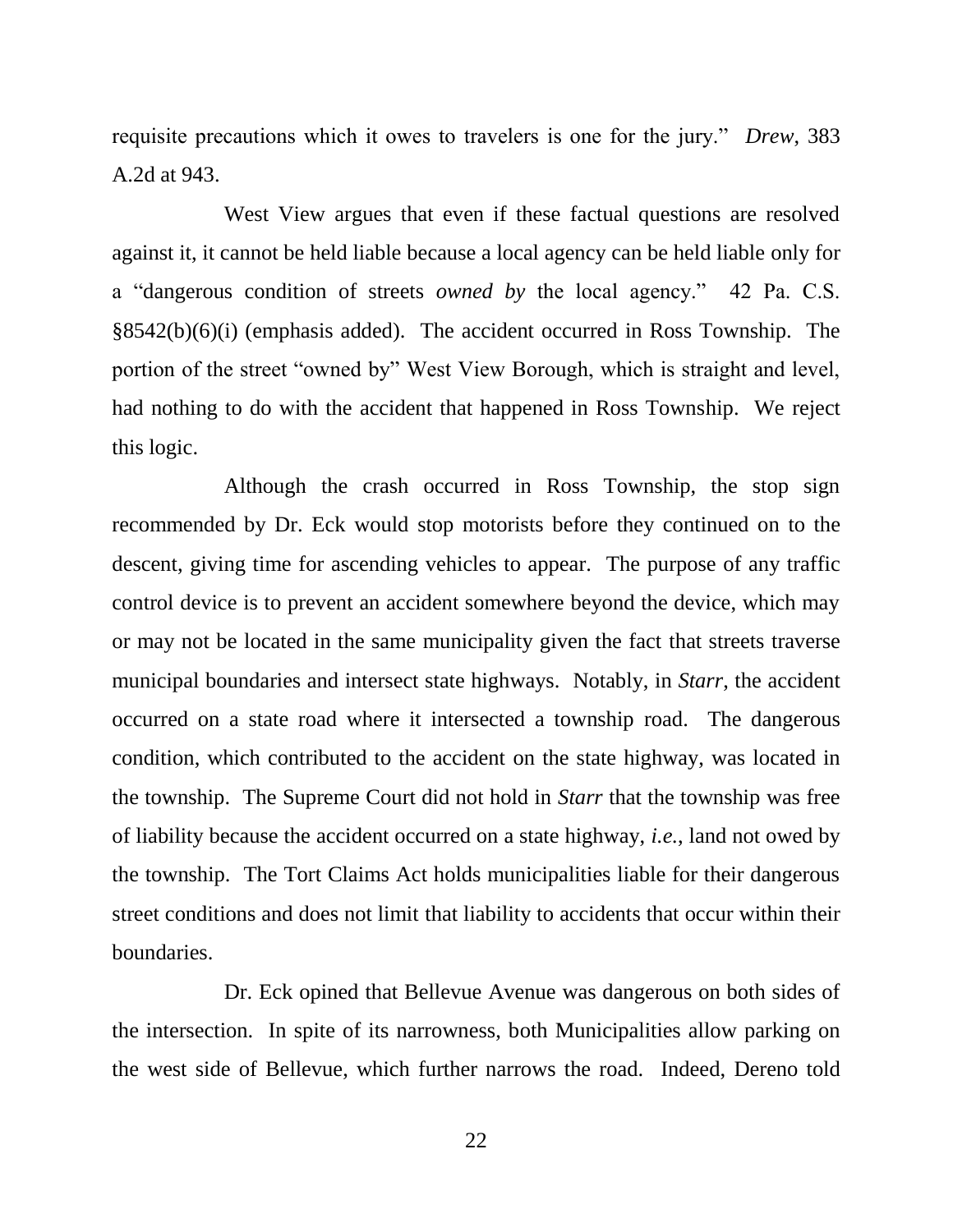police he was moving toward the center of the road in anticipation of encountering parked cars on his side of the street. It is for the jury to decide whether the Municipalities should have taken steps to mitigate the danger and what steps should have been taken and whether they could have prevented the fatal accident.

#### **Conclusion**

Material questions of fact preclude the grant of summary judgment to Ross Township and West View Borough. It is for the jury to decide whether the Municipalities had actual or constructive notice of the dangerous condition and whether the danger could have been addressed with appropriate remedial devices that would have prevented the fatal accident. Likewise, whether Dereno was negligent and the supervening cause of the fatal accident is a question for the jury. Accordingly, we reverse the grant of summary judgment to Ross Township and West View Borough and remand the matter to the trial court for further proceedings consistent with this opinion.

# MARY HANNAH LEAVITT, Judge

 $\frac{1}{\sqrt{2}}$  ,  $\frac{1}{\sqrt{2}}$  ,  $\frac{1}{\sqrt{2}}$  ,  $\frac{1}{\sqrt{2}}$  ,  $\frac{1}{\sqrt{2}}$  ,  $\frac{1}{\sqrt{2}}$  ,  $\frac{1}{\sqrt{2}}$  ,  $\frac{1}{\sqrt{2}}$  ,  $\frac{1}{\sqrt{2}}$  ,  $\frac{1}{\sqrt{2}}$  ,  $\frac{1}{\sqrt{2}}$  ,  $\frac{1}{\sqrt{2}}$  ,  $\frac{1}{\sqrt{2}}$  ,  $\frac{1}{\sqrt{2}}$  ,  $\frac{1}{\sqrt{2}}$